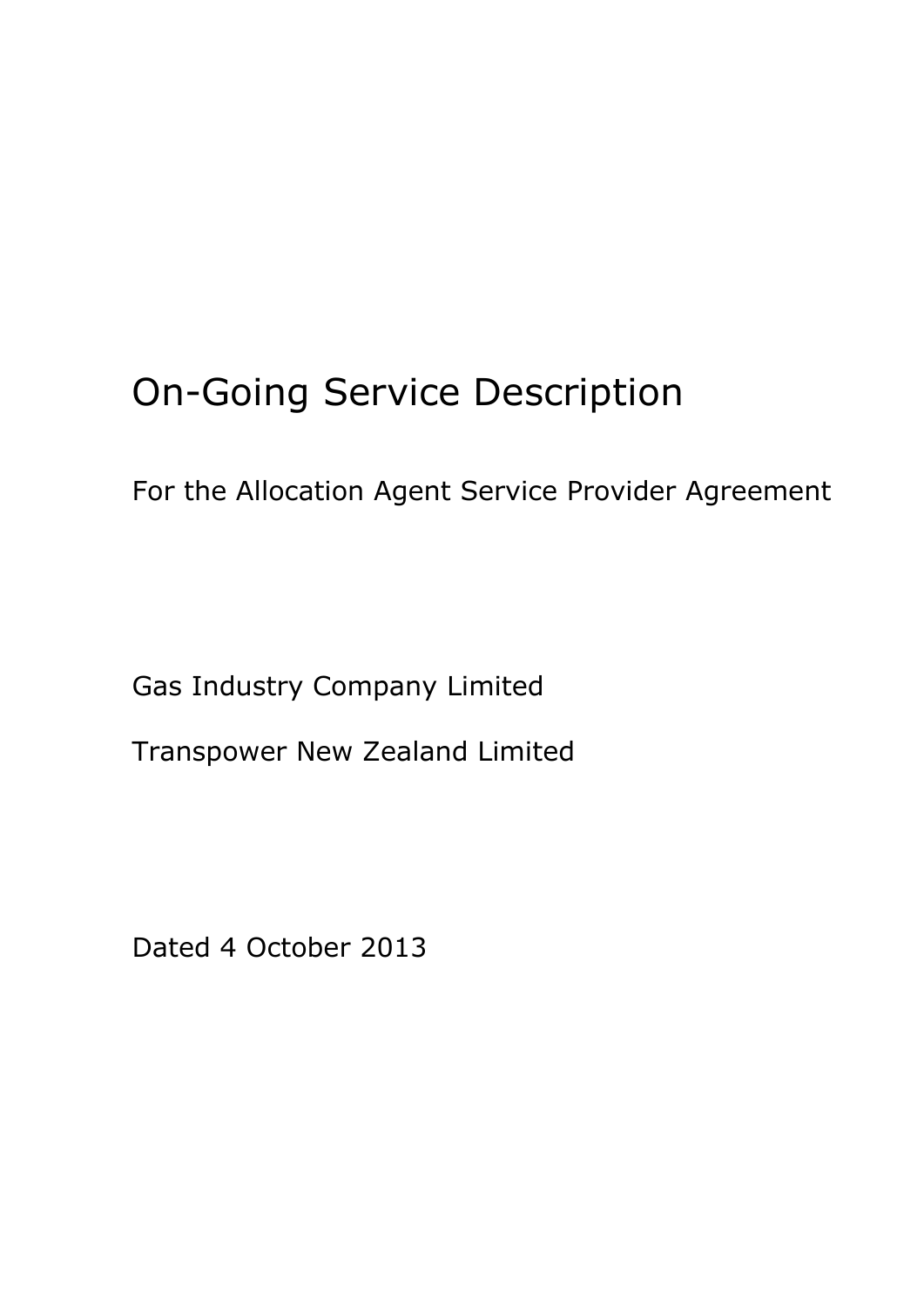# **VERSION CONTROL**

| <b>Version</b> | Date        | <b>Comments</b>                       | <b>Author</b>     |
|----------------|-------------|---------------------------------------|-------------------|
|                | 3 Sept 2013 | For short-listed service providers.   | the Industry Body |
| 1.1            | 20 Sep 2013 | EMS comments with GIC response        | EMS/GIC           |
|                | 1 Oct 2013  | Updated following initial discussions | Elwood Law        |
| 3              | 3 Oct 2013  | <b>Tweaks for NFS</b>                 | Elwood Law        |
|                | 4 Oct 2013  | <b>Execution Version</b>              | GIC               |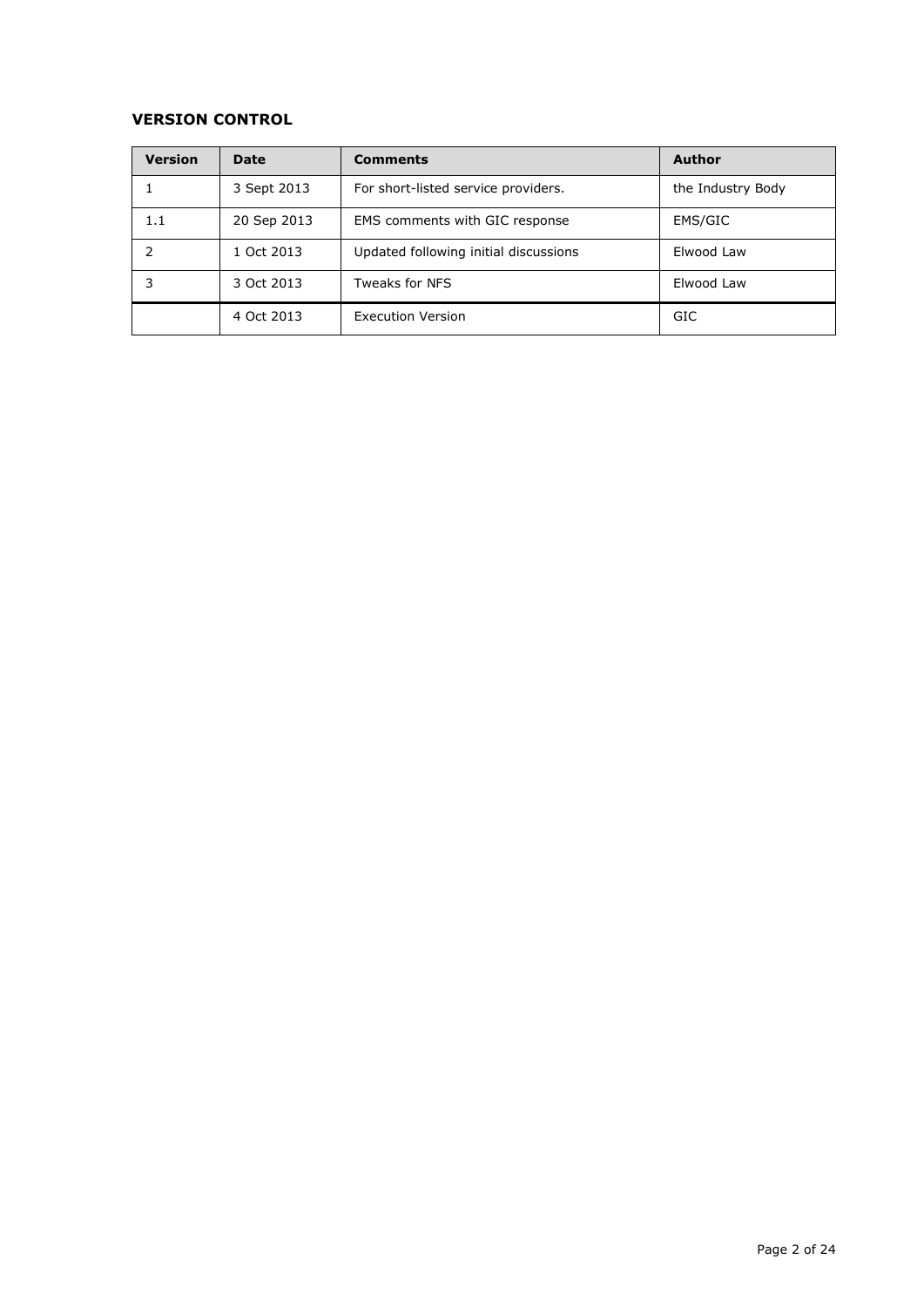# **CONTENTS**

| <b>DEFINITIONS</b><br><b>Existing Definitions</b> | 4<br>$\overline{4}$                                                                                                                                                                                                                                                                                                                                                                                                                                                                                                                                                                                                 |
|---------------------------------------------------|---------------------------------------------------------------------------------------------------------------------------------------------------------------------------------------------------------------------------------------------------------------------------------------------------------------------------------------------------------------------------------------------------------------------------------------------------------------------------------------------------------------------------------------------------------------------------------------------------------------------|
|                                                   | $\overline{4}$                                                                                                                                                                                                                                                                                                                                                                                                                                                                                                                                                                                                      |
| <b>GENERAL</b>                                    | 11                                                                                                                                                                                                                                                                                                                                                                                                                                                                                                                                                                                                                  |
|                                                   | 11                                                                                                                                                                                                                                                                                                                                                                                                                                                                                                                                                                                                                  |
|                                                   | 11                                                                                                                                                                                                                                                                                                                                                                                                                                                                                                                                                                                                                  |
|                                                   | 11                                                                                                                                                                                                                                                                                                                                                                                                                                                                                                                                                                                                                  |
| <b>INFRASTRUCTURE SERVICES</b>                    | 11                                                                                                                                                                                                                                                                                                                                                                                                                                                                                                                                                                                                                  |
| Infrastructure Provision                          | 11                                                                                                                                                                                                                                                                                                                                                                                                                                                                                                                                                                                                                  |
|                                                   | 11                                                                                                                                                                                                                                                                                                                                                                                                                                                                                                                                                                                                                  |
|                                                   | 11                                                                                                                                                                                                                                                                                                                                                                                                                                                                                                                                                                                                                  |
|                                                   | 12                                                                                                                                                                                                                                                                                                                                                                                                                                                                                                                                                                                                                  |
|                                                   | 12                                                                                                                                                                                                                                                                                                                                                                                                                                                                                                                                                                                                                  |
| <b>ALLOCATION AGENT SERVICES</b>                  | 12                                                                                                                                                                                                                                                                                                                                                                                                                                                                                                                                                                                                                  |
|                                                   | 12                                                                                                                                                                                                                                                                                                                                                                                                                                                                                                                                                                                                                  |
|                                                   | 12                                                                                                                                                                                                                                                                                                                                                                                                                                                                                                                                                                                                                  |
|                                                   | 13                                                                                                                                                                                                                                                                                                                                                                                                                                                                                                                                                                                                                  |
|                                                   | 13                                                                                                                                                                                                                                                                                                                                                                                                                                                                                                                                                                                                                  |
| <b>ADDITIONAL SERVICES</b>                        | 13                                                                                                                                                                                                                                                                                                                                                                                                                                                                                                                                                                                                                  |
|                                                   | 13                                                                                                                                                                                                                                                                                                                                                                                                                                                                                                                                                                                                                  |
|                                                   | 14                                                                                                                                                                                                                                                                                                                                                                                                                                                                                                                                                                                                                  |
| <b>FUTURE SERVICES</b>                            | 14                                                                                                                                                                                                                                                                                                                                                                                                                                                                                                                                                                                                                  |
| <b>SERVICE MANAGEMENT</b>                         | 14                                                                                                                                                                                                                                                                                                                                                                                                                                                                                                                                                                                                                  |
| Governance                                        | 15                                                                                                                                                                                                                                                                                                                                                                                                                                                                                                                                                                                                                  |
|                                                   | 16                                                                                                                                                                                                                                                                                                                                                                                                                                                                                                                                                                                                                  |
|                                                   | 17                                                                                                                                                                                                                                                                                                                                                                                                                                                                                                                                                                                                                  |
|                                                   | 18                                                                                                                                                                                                                                                                                                                                                                                                                                                                                                                                                                                                                  |
|                                                   | 19<br>20                                                                                                                                                                                                                                                                                                                                                                                                                                                                                                                                                                                                            |
|                                                   | 21                                                                                                                                                                                                                                                                                                                                                                                                                                                                                                                                                                                                                  |
| Service Continuity Management                     | 21                                                                                                                                                                                                                                                                                                                                                                                                                                                                                                                                                                                                                  |
|                                                   | 21                                                                                                                                                                                                                                                                                                                                                                                                                                                                                                                                                                                                                  |
|                                                   | 21                                                                                                                                                                                                                                                                                                                                                                                                                                                                                                                                                                                                                  |
| T&M Charges                                       | 23                                                                                                                                                                                                                                                                                                                                                                                                                                                                                                                                                                                                                  |
| <b>SIGNATURES</b>                                 | 24                                                                                                                                                                                                                                                                                                                                                                                                                                                                                                                                                                                                                  |
|                                                   | <b>Additional Definitions</b><br>Service Term<br><b>Good Practice Standards</b><br><b>Industry Body Guidelines</b><br>Infrastructure Operation<br>Application Development and Support<br>Data and Code Provision<br>Service Levels<br><b>Regulatory Functions</b><br><b>Additional Obligations</b><br><b>Allocation Operations Manual</b><br>Service Levels<br><b>Informal Services</b><br><b>Formal Services</b><br><b>Operational Documents</b><br>Service Desk<br><b>Incident Management</b><br>Change Management<br><b>Security Management</b><br>Service Level Management<br><b>CHARGES</b><br>Monthly Charges |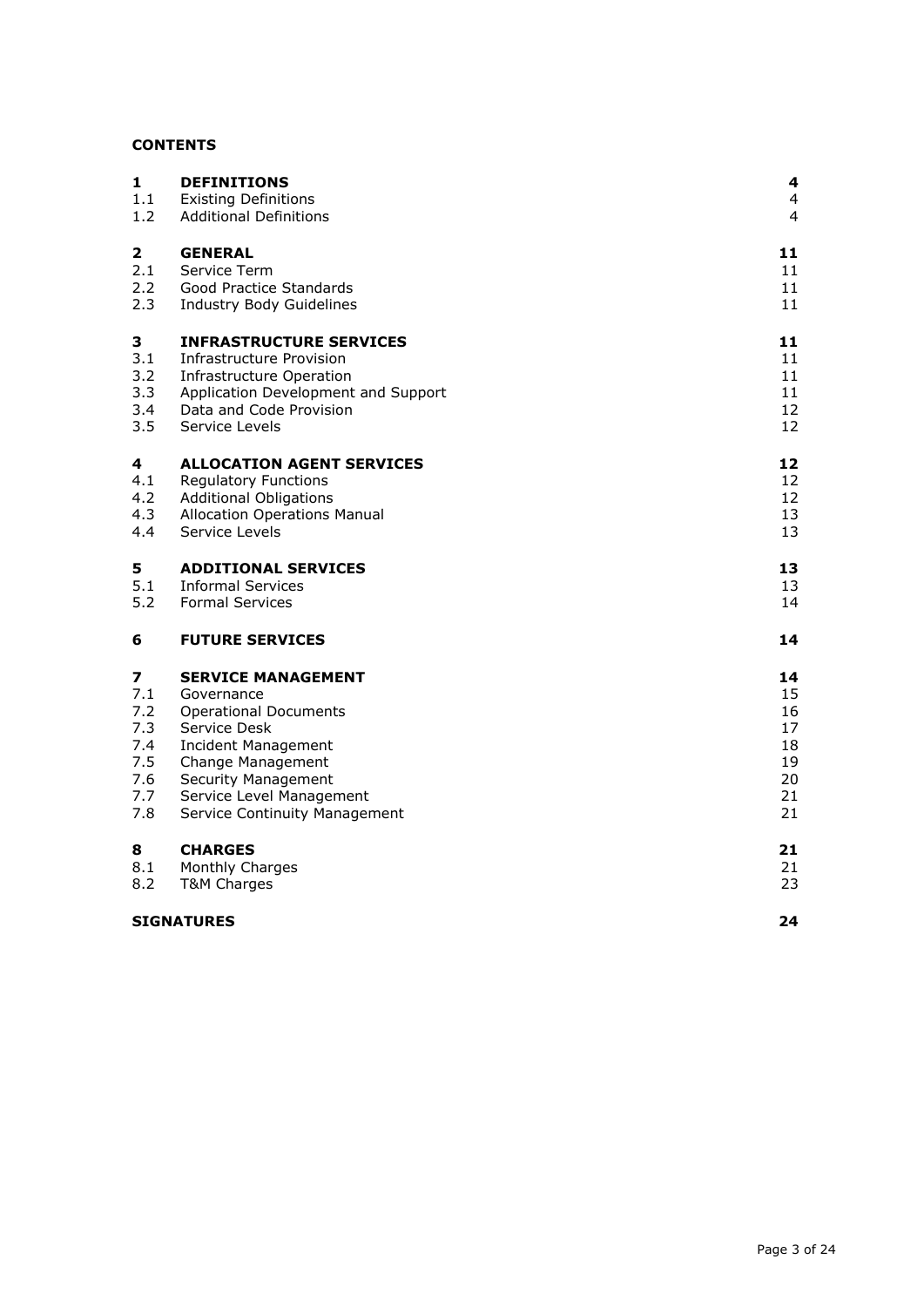## **PARTIES**

**Gas Industry Company Limited** a company whose registered office is at Wellington (*the Industry Body*)

**Transpower New Zealand Limited** a company whose registered office is at Wellington (*the Service Provider*)

## **BACKGROUND**

- A. This Service Description is entered into under the General Terms for the Allocation the Service Provider Agreement, that were executed by the parties on or about the date of this Service Description.
- B. This Service Description describes the following services provided by the Service Provider:
	- (a) The provision, operation and development of the Allocation System.
	- (b) Performing the role of allocation agent under the Rules.
	- (c) Additional Services as agreed between the parties.
	- (d) Management of the above Services.

#### **AGREEMENT**

## <span id="page-3-0"></span>1 **DEFINITIONS**

#### <span id="page-3-1"></span>1.1 **Existing Definitions**

A word or expression that is defined in the Rules or the General Terms has the same meaning in this Service Description, unless the context requires otherwise. So that this Service Description may be read without cross-reference to the Rules or the General Terms, words and expressions that the documents have in common may have their definition replicated in clause [1.2](#page-3-2) (Additional Definitions).

#### <span id="page-3-2"></span>1.2 **Additional Definitions**

The following words or expressions have the following meaning in this Service Description, unless the context requires otherwise:

*Additional Services* means the Services described in clause [5](#page-12-2) (Additional Services).

*Agreed Maintenance Window* means any period agreed between the parties on a case by case basis (such agreement not to be unreasonably withheld) for the Service Provider to perform planned maintenance on any part of the Allocation System, provided:

- (a) the Service Provider must request each Agreed Maintenance Window on reasonable advance notice to the Industry Body to give, where reasonably possible, at least 5 Business Days' notice of the Agreed Maintenance Window to affected Allocation Participants; and
- (b) the Agreed Maintenance Window must be no longer than 10 hours, outside Business Hours.

**Agreement** means the General Terms together with any document executed by the parties that is expressed to be entered into under the General Terms, including:

- (a) the Establishment Service Description; and
- (b) this Service Description,

and their Schedules.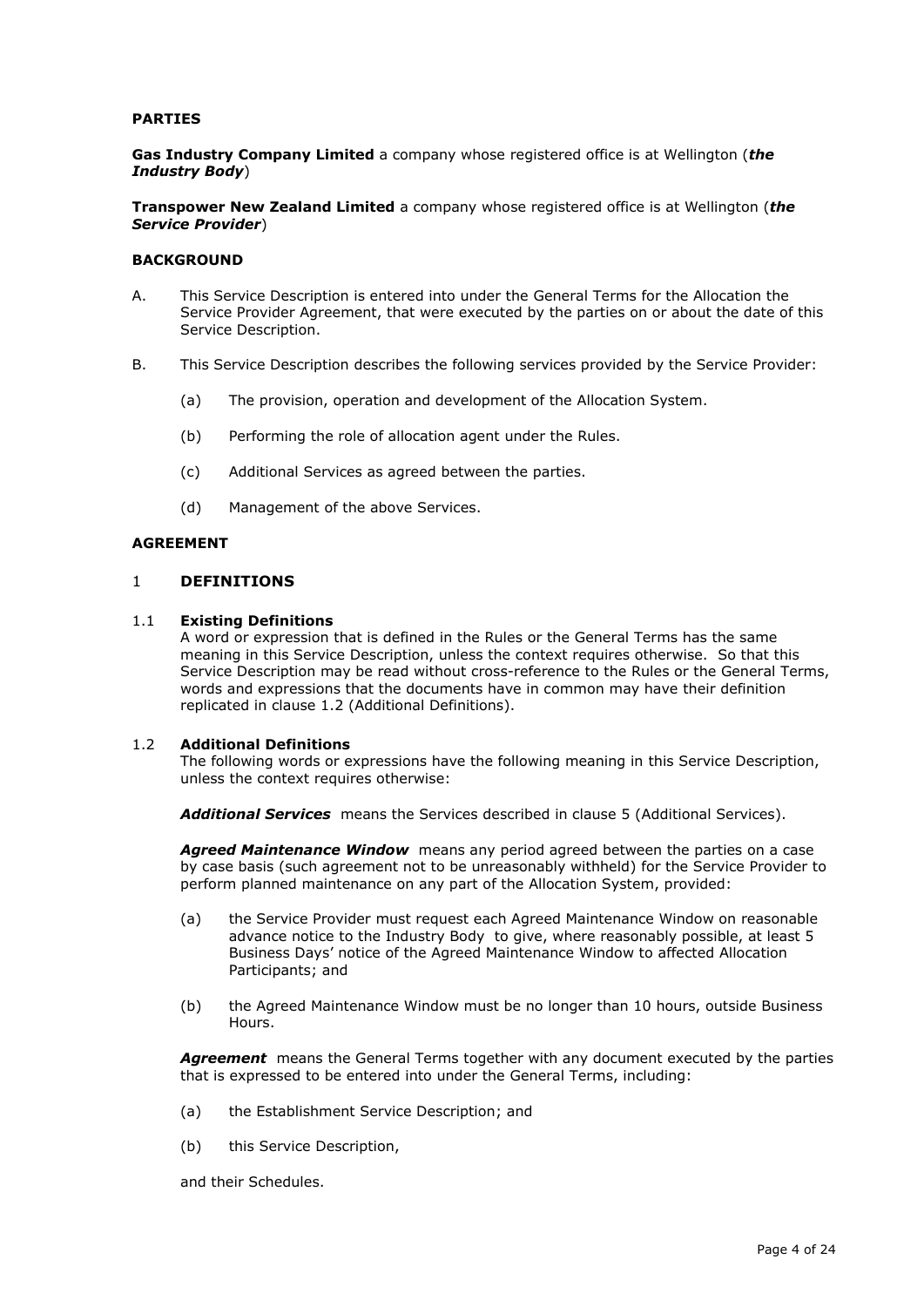*Allocation Participant* has the meaning given to it in the Rules. At the Commencement Date, Allocation Participant means a retailer, distributor, meter owner, or transmission system owner (all as defined in the Rules).

*Allocation System* means the Application and the Website, together with all hardware, software, networks, facilities and other IT infrastructure used to make the Application and Website available to Users on the internet, up to the exit of the internet facing port on any internet gateway firewalls/routers used by the Service Provider's internet service provider (ISP) to interface with the internet.

*Applicable Gas Governance Arrangements* means the Rules and any other gas governance rules or regulations that place duties, functions or obligations on the Allocation Agent (as amended or replaced from time to time). At the Commencement Date, Gas Governance Arrangements includes:

- (a) the Rules;
- (b) the Gas Governance (Compliance) Regulations 2008;
- (c) the Gas Governance (Switching Arrangements) Rules 2008; and
- (d) the Gas Governance (Critical Contingency Management) Regulations 2008

*Application* means the software developed to meet the requirements of the System Specification as:

- (e) initially provided by the Industry Body under clause [3.1](#page-10-5) (Infrastructure Provisions); and
- (f) subsequently modified by the Service Provider under this Service Description.

*Application Data* means all data within the Allocation System that is available to the Application, including all data:

- (a) uploaded via the Website by any User, for so long as that data remains in the Allocation System; and
- (b) generated by the Application or Website, for so long as that data remains in the Allocation System.

**Business Day** has the meaning given to it in the Rules. At the Commencement Date, Business Day means any day of the week except:

- (a) Saturday and Sunday; and
- (b) any day that Good Friday, Easter Monday, ANZAC Day, the Sovereign's Birthday, Labour Day, Christmas Day, Boxing Day, New Year's Day, the day after New Year's Day, and Waitangi Day are observed for statutory holiday purposes; and
- (c) any other day which the Industry Body has determined not to be a business day as published by the Industry Body.

*Business Hours* means between the hours of 8 am to 5 pm on a Business Day.

#### *Change*:

(a) means the addition, modification or removal of anything that could have an effect on the Services; but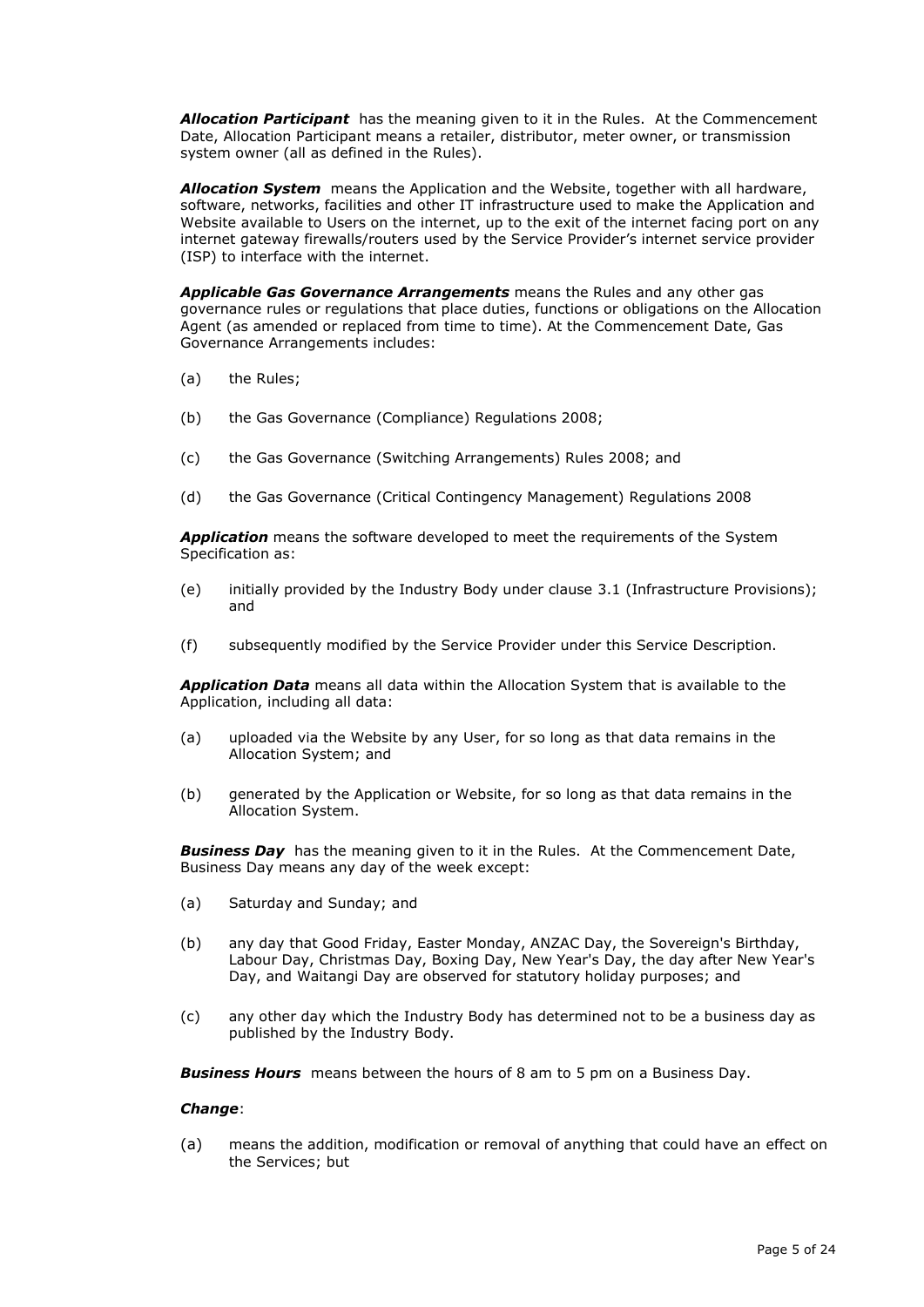(b) excludes any Service Request.

*Commencement Date* means the date the General Terms were executed by both parties.

**Complete** means to ensure a Service Request is Completed.

*Completed* or *Completion* in relation to a Service Request means that all steps required to establish the relevant Service have been completed, including:

- (a) testing that the applicable Service is available and properly functioning;
- (b) providing all training or documentation necessary for the User to implement or use the Service; and
- (c) closing the Service Request in the Service Provider's systems, which will not be done until the earlier of:
	- (i) the Service Provider's systems have automatically completed the Service Request and the User has been notified accordingly;
	- (ii) the User (acting reasonably) has confirmed that the Service Request has been Completed; or
	- (iii) the Service Provider can demonstrate that two legitimate attempts to confirm closure with the User have failed.

**Contract Variation Process** means the process set out in clause 18 (Contract Variations) of the General Terms*.*

**Deliverable** means any and all tangible or intangible property, including Intellectual Property, hardware, software, equipment and documentation, that is supplied (or is to be supplied) by the Service Provider under the Agreement.

*Establishment Service Description* means the Service Description of that name that was entered into by the parties on or about the date of the General Terms, as modified in accordance with the Contract Variation Process.

*Expert Determination* means a determination in accordance with clause 15.4 (Option for Expert Determination) of the General Terms.

*Final Resolution* in relation to an Incident means:

- (a) a solution to the Incident has been implemented; and
- (b) the Allocation System has been restored to normal operation, including meeting its Service Levels.

*Financial Year* means the Gas Industry Co financial year, 1 July to 30 June.

*Gas Year* has the meaning given to it in the Rules. At the Commencement Date, Gas Year means the period from 1 October to 30 September.

*General Terms* means the General Terms referred to in Background A, as modified in accordance with the Contract Variation Process.

*Go Live Date* means the date, notified in writing by the Industry Body to the Service Provider in accordance with Milestone 7 of the Establishment Service Description, on which the Allocation System will go live.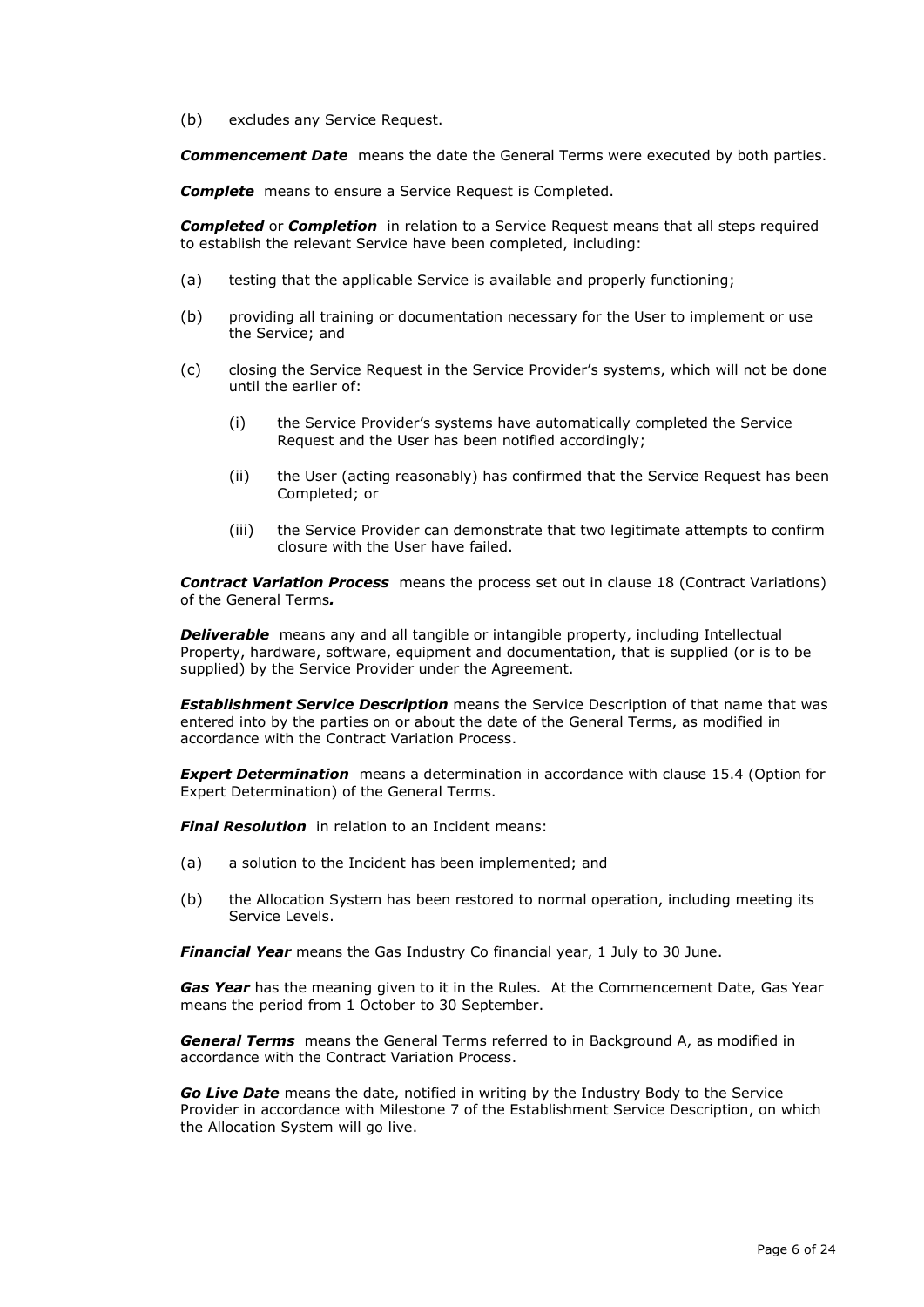**Good Practice** means the exercise of that degree of skill, diligence, prudence, foresight and economic management that would reasonably be expected from a skilled and experienced provider of the Services and Deliverables (as defined in the General Terms).

## *Incident* means:

- (a) any unplanned interruption, or threat of unplanned interruption, to the Allocation System;
- (b) the Allocation System is not meeting the requirements of this Service Description, including its Service Levels; or
- (c) any failure of a configuration item that has not yet affected the Allocation System.

*Living Document*, in relation to any document agreed between the parties, means that the document may be amended by written agreement between the parties, without following the Contract Variation Process.

## *Personnel:*

- (a) means, in respect of an entity, any director, officer, employee, contracted staff member or other worker of that entity, or of that entity's agents or contractors involved in the provision of the Services and Deliverables; and
- (b) excludes, in respect of the Industry Body, all Personnel of the Service Provider.

**Priority Level** for any Incident:

(a) means the highest priority (from "P1" being highest to "P4" being lowest) that is applicable to the Incident, determined by reference to the impacts and examples in the following table:

| <b>Priority Level</b> | <b>Allocation Participant Impact</b>                                        |  |
|-----------------------|-----------------------------------------------------------------------------|--|
| P <sub>1</sub>        | Entire Allocation System unusable.                                          |  |
| P <sub>2</sub>        | Reduced system functionality/performance for Users at multiple sites.       |  |
| P <sub>3</sub>        | Reduced system functionality/performance impact for Users at a single site. |  |
| P <sub>4</sub>        | Reduced system functionality/performance impact for a single User.          |  |

- (b) will be initially assessed in good faith by the Service Desk, based on the information it has available;
- (c) will be reassessed in good faith by the Service Desk as reasonably required from time to time, including following the implementation of any Workaround or the receipt of any additional relevant information. For Service Level purposes, if the Priority Level of an Incident is:
	- (i) increased, then the Incident will be deemed to have been notified to the Service Provider at the time of the Priority Level was increased; and
	- (ii) decreased, then the notification time will remain unchanged.
- (d) may be referred to Expert Determination for determination, following Resolution of the Incident, if there is any dispute between the parties as to whether the Service Provider's assessment met the above requirements.

*Resolve* means to ensure an Incident is Resolved.

*Resolved* or *Resolution* in relation to an Incident means a Final Resolution or Workaround for the Incident, including: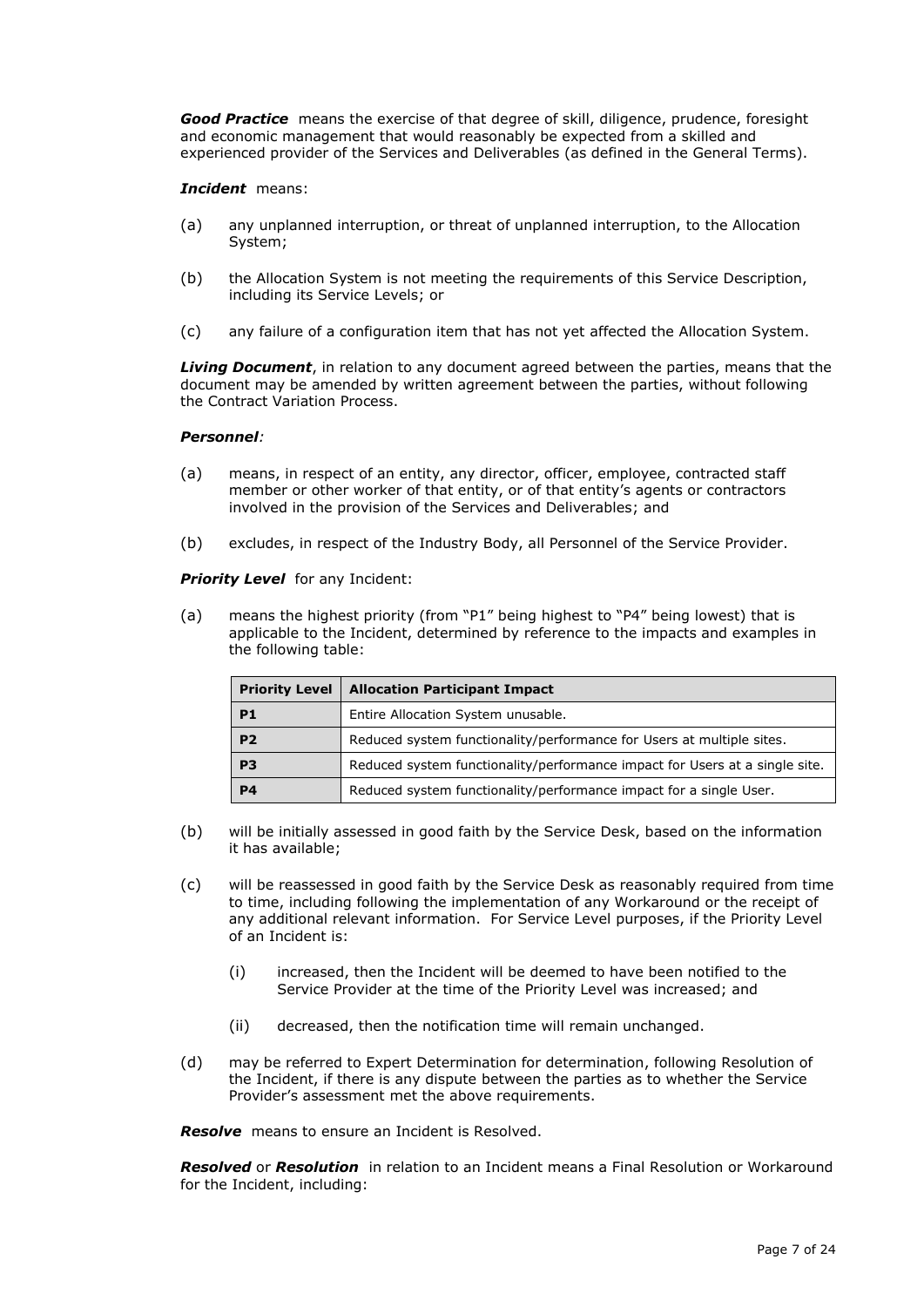- (a) correcting all data corrupted by the Incident or its Resolution;
- (b) testing the Final Resolution or Workaround;
- (c) providing all training or documentation necessary for the User to implement or use the Final Resolution or Workaround; and
- (d) closing the Incident in the Service Provider's system, which will not be done until the earlier of:
	- (i) the relevant Allocation Participant (acting reasonably) having confirmed that the Incident has been Resolved; or
	- (ii) the Service Provider demonstrating that two legitimate attempts to confirm closure with the Allocation Participant's contact have failed.

*Rules* means the Gas (Downstream Reconciliation) Rules 2008 (as amended from time to time), and any replacement rules.

**Service** means any service provided (or that is to be provided) by the Service Provider under the Agreement.

**Service Desk** means the single point of contact for Users to make Service Requests and report Incidents.

**Service Level** means any obligation of the Service Provider that is specified in this Service Description as a "Service Level".

*Service Request* means a request from a User that the Industry Body has agreed will be a Service Request, including:

- (a) setting up new Users;
- (b) resetting passwords;
- (c) updating allocation participant contact details pursuant to rule 23.2;
- (d) updating reference information supplied by industry body as set out in System Specification GAS010;
- (e) updating allocation participant notifications as set out in System Specification GAS020;
- (f) considering, approving (or rejecting) and registering deemed profiles pursuant to rules 54 to 56; and
- (g) reviewing and amending registered deemed profiles pursuant to rule 59.

#### *System Specification***:**

- (a) means the specification recorded in the following documents, as amended from time to time by agreement in accordance with the Contract Variation Process:
	- (i) the Gas Industry Company Limited, Allocation Agent Functional Specification *version 2.6 dated 16 August 2013*; and
	- (ii) any separate non-functional specification document that may be agreed in writing between the parties, in accordance with the Contract Variation Process; and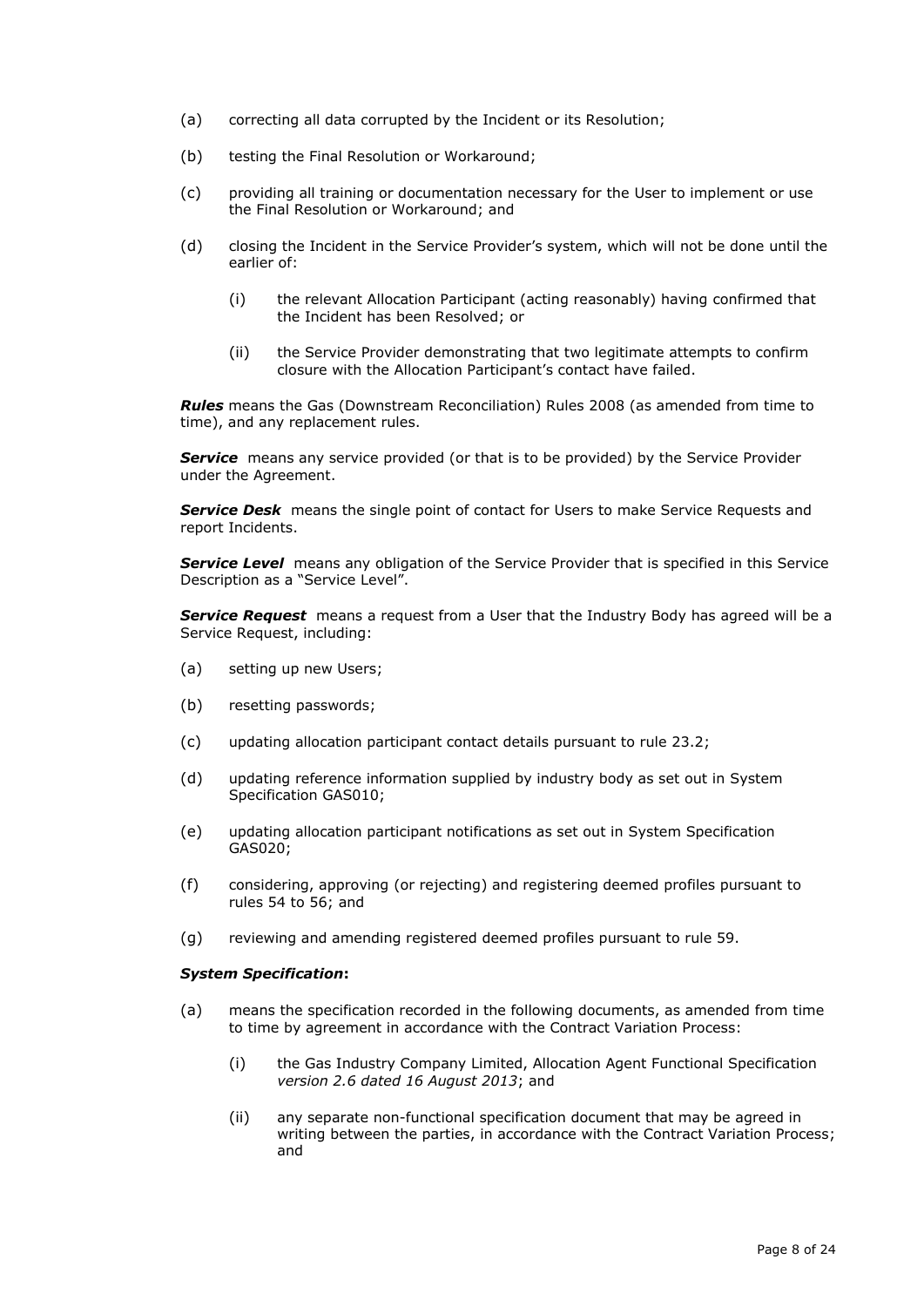- (b) includes, until a separate non-functional specification document is agreed, the following non-functional specifications:
	- (i) the Allocation System must perform in a way that is fit for purpose and facilitates efficient and effective allocation and reconciliation;
	- (ii) the Allocation System must be able to accommodate the provision of information from Allocation Participants, through the Website, involving up to 50 concurrent online Users;
	- (iii) the Allocation System must have the capacity to support all of the calculation requirements for the implementation of operations within the set time frames, as set out in the Rules and in this Service Description, with this involving:
		- (A) Up to 200 gas gates associated with up to 300,000 ICPs; and
		- (B) Up to 15 separate retailers, 5 different distributors and 4 different transmission system owners;
	- (iv) the Allocation System must have the capability to be readily expanded in capacity to accommodate growth in the quantity of consumption information provided by Allocation Participants, in excess of that set out in (iii)(A) and (B) above;
	- (v) the Allocation System must readily accommodate changes to functions requested as a result of:
		- (A) changes to the Rules; and
		- (B) the provision of Additional Services;
	- (vi) the Allocation System must provide counter measures for security threats appropriate to the level of system risk;
	- (vii) the Allocation System must provide for:
		- (A) maintenance of the data environment and reversal of material errors;
		- (B) recovery of database integrity and corruption that might occur because of the Allocation System incorrectly processing information; and
		- (C) daily backup and storage of data and current software, in storage facilities that meet Best Industry Practice;
	- (viii) the Allocation System must provide logs of user interactions with the system, and include alerts of repeated unsuccessful logons;
	- (ix) the Allocation System must retain allocation information and results for immediate access, indefinitely. For other recorded information, the minimum retention periods are:
		- (A) 30 days for batch files received from and delivered to Allocation Participants; and
		- (B) 48 months for information, acknowledgements, notifications and reports.

After these retention times, the information shall be archived (onto DVD or other such media) and available for retrieval on request;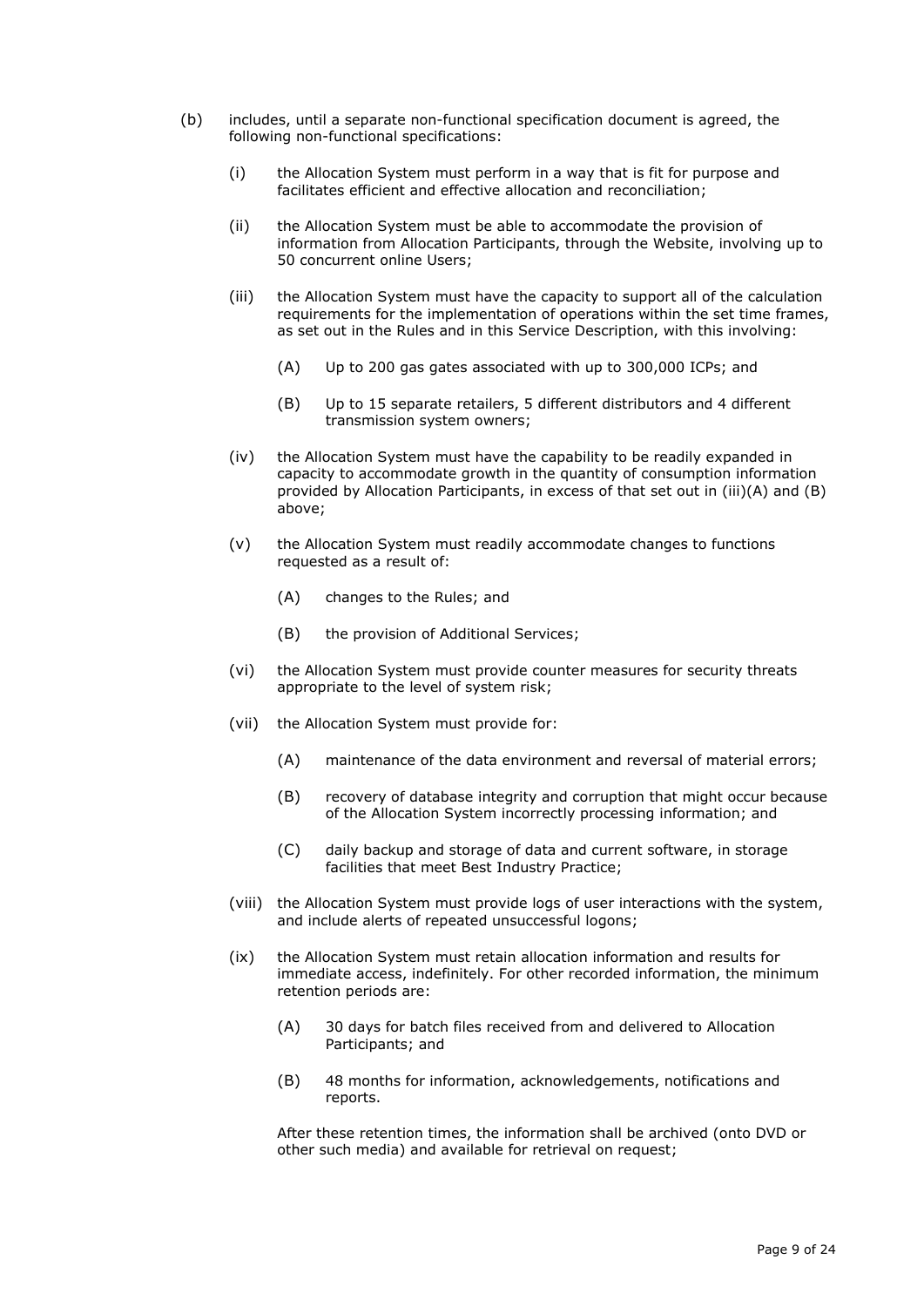- (x) the Allocation System must have an audit trail of all data accepted, and all acknowledgements, notifications, reports and other information delivered to Allocation Participants and the Industry Body. Audit information shall include time, party, method and any other pertinent information to allow for full tracking from source to destination;
- (c) the non-functional specifications in (b) will only apply:
	- (i) after the Allocation System's performance against those non-functional specifications has been tested by the Service Provider by way of Additional Services after the Go-Live Date (requested by the Industry Body if and when it requires). The non-functional specifications to be tested will be agreed by the parties as part of the Additional Services, but the Service Provider will not refuse to test any of the non-functional requirements in subclause (b) above); and
	- (ii) after all material failures of the Allocation System to meet non-functional specifications that were identified as a result of the above testing have been rectified:
		- (A) by way of Additional Services, to the extent the failures relate to the Application or Website as (as initially provided to the Service Provider by the Industry Body under the Agreement) provided that the Industry Body may reduce the tested non-functional specifications rather than request those Additional Services; and
		- (B) at the Service Provider's cost, to the extent the failures relate to the remainder of the Allocation System. The Service Provider will rectify such failures as soon as is reasonably practical.

Any disagreement between the parties concerning the cause or materiality of such failure may be referred by either party to Expert Determination:

*Source Code,* in relation to any software, means instructions for the software written in a human-readable programming language, including all documentation reasonably required by a software programmer experienced in that language to efficiently operate and modify the software.

*T&M Rates* means the rates described in clause [8.2](#page-22-0) (T&M Charges).

**User** means any person authorised by the Industry Body or an Allocation Participant to access the Allocation System or any Services.

*Variation Request* means a request for a variation to the Agreement, which request:

- (a) is provided in writing by one party to the other party; and
- (b) includes a reference number to uniquely identify that Variation Request.

**Website** means the Gas Allocation Portal available at [www.gasreconciliation.co.nz](http://www.gasreconciliation.co.nz/) or at any backup or replacement URL, as modified by the Service Provider under this Service Description.

*Workaround* in relation to an Incident means that:

- (a) a temporary solution to the Incident has been implemented; and
- (b) the temporary solution has restored the Allocation System to normal operation, including meeting its Service Levels.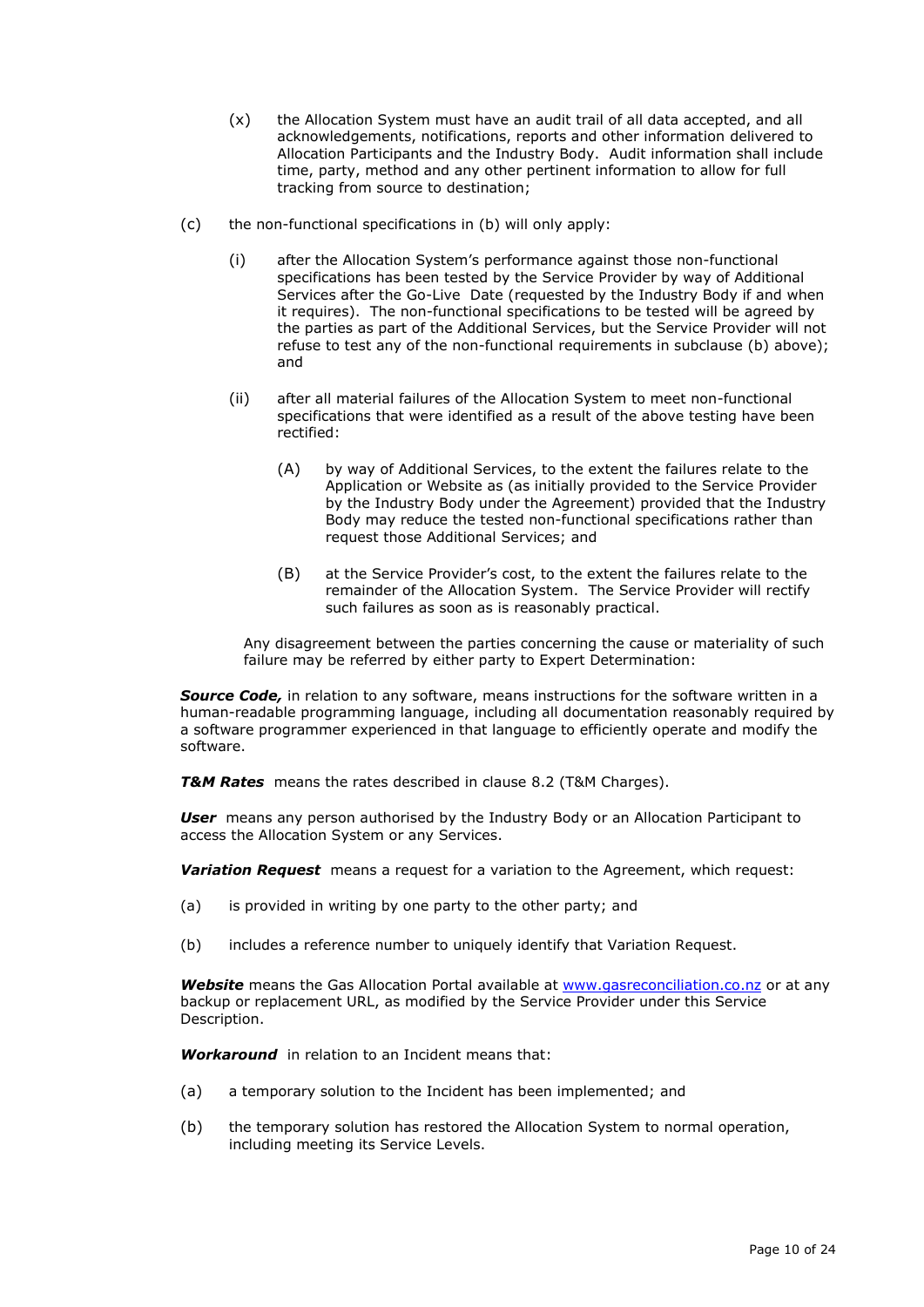# <span id="page-10-0"></span>2 **GENERAL**

## <span id="page-10-1"></span>2.1 **Service Term**

The Services in this Service Description will commence on the Go Live Date and, unless the Agreement is terminated earlier, will continue for the Term specified in the General Terms.

## <span id="page-10-2"></span>2.2 **Good Practice Standards**

The Service Provider will:

- (a) provide all Services in accordance with Good Practice; and
- (b) ensure all Deliverables meet Good Practice.

## <span id="page-10-3"></span>2.3 **Industry Body Guidelines**

The Service Provider will use all reasonable endeavours to comply with all guidelines on the Rules that may be published by the Industry Body from time to time.

## <span id="page-10-4"></span>3 **INFRASTRUCTURE SERVICES**

## <span id="page-10-5"></span>3.1 **Infrastructure Provision**

The Industry Body will provide the Service Provider with the initial versions of the Application and Website. The Service Provider will:

- (a) provide all other IT infrastructure that is from time to time required to:
	- (i) make the Allocation System available to Users via the internet; and
	- (ii) comply with the System Specification;
- (b) provide all backup IT infrastructure (including a remote disaster recovery site) capable of making the Allocation System available to Users via the internet should any component of the primary infrastructure fail.

## <span id="page-10-6"></span>3.2 **Infrastructure Operation**

The Service Provider will operate, maintain, enhance, and support the Allocation System:

- (a) so that it continues to comply with the System Specification; and
- (b) including performing nightly back-ups to tape (or other appropriate device) of the Application, Website and Application Data, and storing those back-ups off site.

## <span id="page-10-7"></span>3.3 **Application Development and Support**

The Service Provider will:

- (a) carry out all modifications to the Application and Website that are either:
	- (i) reasonably required for the Application and Website to keep operating:
		- (A) together with the remainder of the Allocation System; and
		- (B) in accordance with the System Specification; or
	- (ii) agreed with the Industry Body as Additional Services; and
- (b) when carrying out such modifications, ensure that: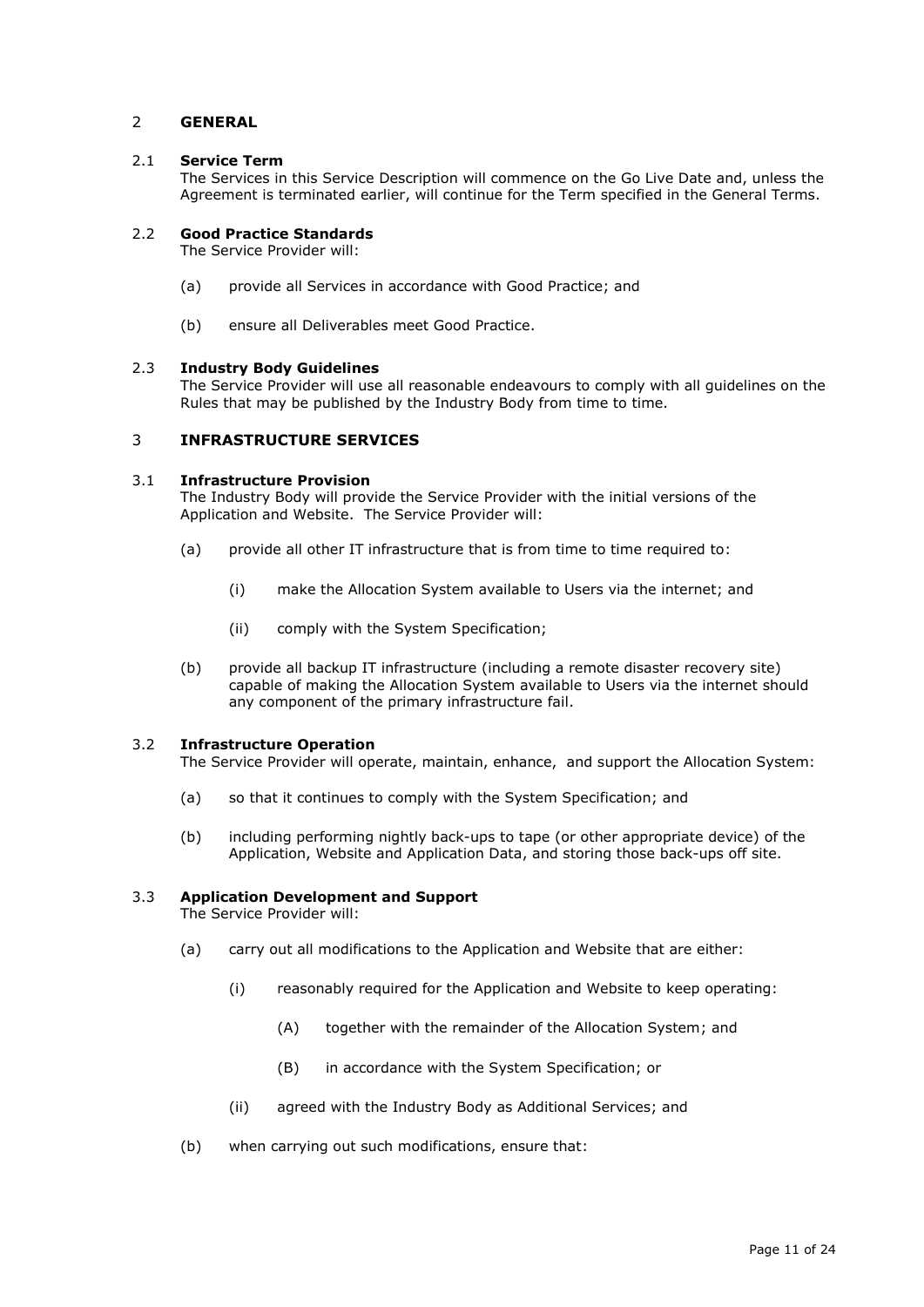- (i) the Allocation System and Website comply with the System Specification at all times; and
- (ii) the Source Code for the Application and Website is developed, versioned and maintained in accordance with generally accepted practices.

## <span id="page-11-0"></span>3.4 **Data and Code Provision**

The Service Provider will promptly provide the Industry Body with copies of:

- (a) such releases of the Application and/or Website (in object and Source Code format); and
- (b) the Application Data and back-ups of the Application Data (in an open format reasonably required by the Industry Body),

as the Industry Body requests from the Service Provider from time to time.

## <span id="page-11-1"></span>3.5 **Service Levels**

The Service Provider will meet the following Service Levels:

|                                 | <b>Definition</b>                                                                                                                                                                                                                                                                                | <b>Calculation</b>                                                                                         | Level                                                                                 |
|---------------------------------|--------------------------------------------------------------------------------------------------------------------------------------------------------------------------------------------------------------------------------------------------------------------------------------------------|------------------------------------------------------------------------------------------------------------|---------------------------------------------------------------------------------------|
| <b>Availability</b>             | The period of time during which the<br>Allocation System is fully<br>functioning and available with the<br>Application Data to all Users at the<br>boundary of the Allocation System.<br>An <b>Outage</b> is the period of time<br>that the Allocation System fails to<br>achieve that standard. | Per calendar month<br>(excluding Agreed<br>Maintenance<br>Windows in<br>accordance with<br>clause 7.7).    | No more than one<br>Outage, and that<br>Outage must last<br>for less than 2<br>hours. |
| <b>Reliability</b>              | The number of Outages, of any<br>duration.                                                                                                                                                                                                                                                       | Per calendar<br>month (excluding<br>Agreed<br>Maintenance<br>Windows in<br>accordance with<br>clause 7.7). | No more than:<br>1 Outage a<br>calendar month;                                        |
| <b>Recovery</b><br><b>Point</b> | The maximum amount of data that<br>may be lost when the Allocation<br>System is restored (measured as a<br>length of time before the failure).                                                                                                                                                   | Per Outage.                                                                                                | 1 hour                                                                                |

## <span id="page-11-2"></span>4 **ALLOCATION AGENT SERVICES**

#### <span id="page-11-3"></span>4.1 **Regulatory Functions**

The Service Provider will:

- (a) have the functions, duties, rights, powers, and obligations of the Allocation Agent as set out in the Rules; and
- (b) comply with all duties, functions and obligations of the Allocation Agent set out in any other Applicable Gas Governance Arrangement.

To the extent this Service Description is inconsistent with the functions, rights, powers, and obligations of the Allocation Agent under any Applicable Gas Governance Arrangement, the Applicable Gas Governance Arrangement will prevail.

## <span id="page-11-4"></span>4.2 **Additional Obligations**

The Service Provider will perform the following Services: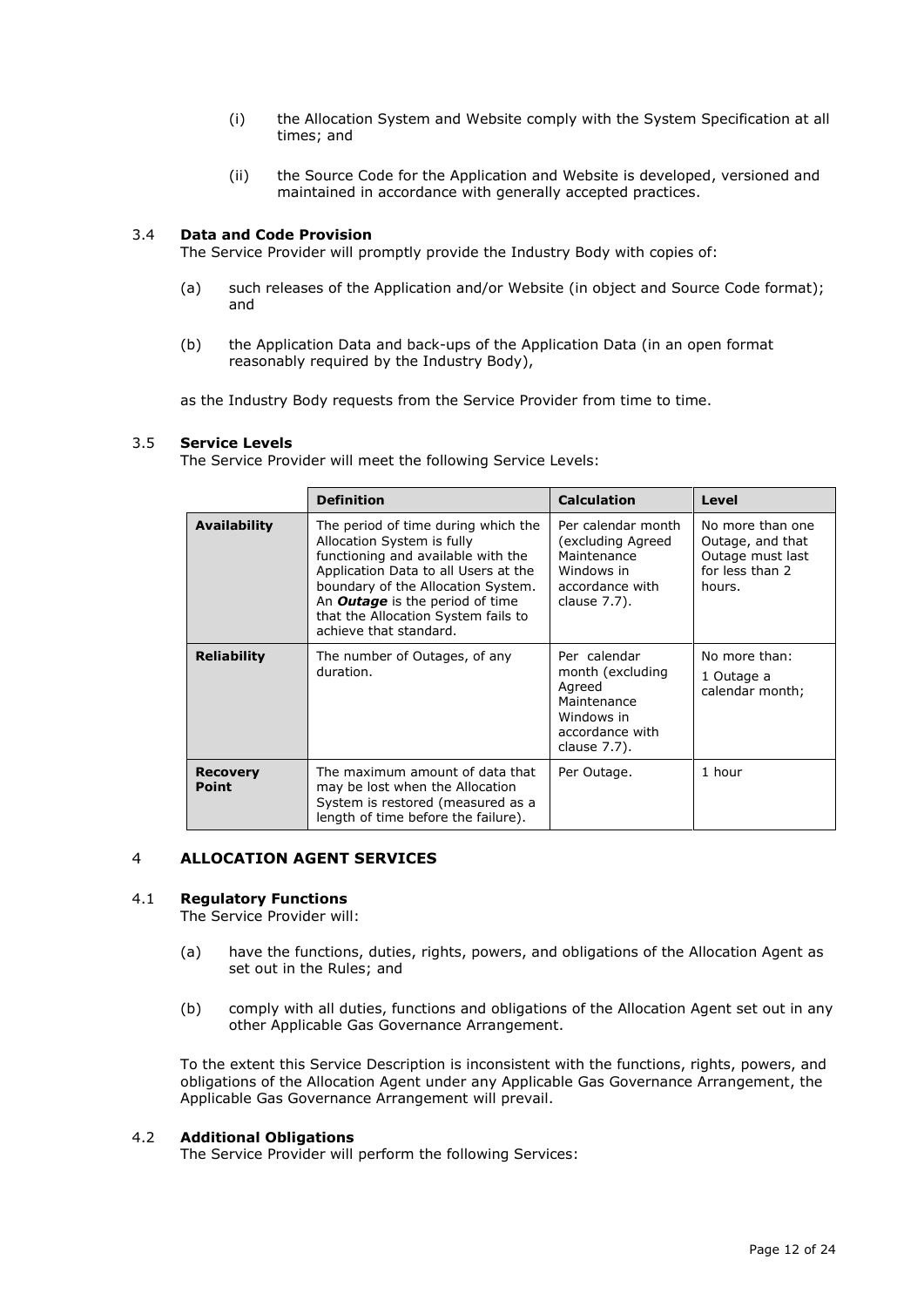- (a) Where the retailer concerned consents, the Service Provider will make available to the distributors at a gas gate, the allocation results and reports provided to the retailer for that gas gate under rules 48, 49 and 50 of the Rules. The allocation results and reports must be provided in the information exchange file formats notified in writing to the Service Provider by the Industry Body, provided that the Industry Body has consulted with the Service Provider before giving such notice.
- (b) The Service Provider will provide the Industry Body with a report in respect of any alleged breach of the Rules and, to the extent possible, within 5 Business Days of the Service Provider becoming aware of the alleged breach.

# <span id="page-12-0"></span>4.3 **Allocation Operations Manual**

The Allocation Agent's obligations under this clause [4](#page-11-2) (Allocation Agent Services) will be clarified in an operations manual, to be agreed between the parties in accordance with the Contract Variation Process (the *Allocation Operations Manual*). The Allocation Operations Manual is a Living Document. The Service Provider will comply with the agreed Allocation Operations Manual at all times.

## <span id="page-12-1"></span>4.4 **Service Levels**

The Service Provider will meet the following Service Levels:

|                                                 | <b>Definition</b>                                                                                                                                   | <b>Calculation</b>                                                                                                             | Level                                         |
|-------------------------------------------------|-----------------------------------------------------------------------------------------------------------------------------------------------------|--------------------------------------------------------------------------------------------------------------------------------|-----------------------------------------------|
| <b>Allocation</b><br><b>Timeframes</b>          | Extent to which the timeframes<br>for Allocation Agent actions as set<br>out in the Rules have been<br>performed on time.                           | Number of met<br>timeframes / number<br>of timed actions<br>required.<br>Calculated per calendar<br>month.                     | 100% on<br>time.                              |
| <b>Website Updates</b>                          | Time taken for information on the<br>Website to be updated, after it<br>has become inaccurate or invalid<br>for any reason.                         | Number of met<br>timeframes / number<br>of times changes to the<br>Website were required.<br>Calculated per calendar<br>month. | 100%<br>within one<br><b>Business</b><br>Day. |
| <b>Calculation Accuracy</b>                     | Extent to which allocations are<br>correctly calculated (i.e. in<br>accordance with the Rules).                                                     | Number of allocations<br>correctly calculated /<br>number of allocations.<br>Calculated per calendar<br>month.                 | 100%<br>correct.                              |
| <b>Allocation</b><br><b>Participant Reports</b> | Extent to which reports to<br>Allocation Participants contain the<br>required information and are<br>securely directed to the right<br>participant. | Number of correct<br>reports / number of<br>reports.<br>Calculated per calendar<br>month.                                      | 100%<br>correct.                              |
| <b>Public Reports</b>                           | Extent to which reports required<br>to be publically available contain<br>the right information and are<br>publicly available on the Website.       | Number of correct<br>reports / number of<br>reports.<br>Calculated per calendar<br>month.                                      | 100%<br>correct.                              |

## <span id="page-12-2"></span>5 **ADDITIONAL SERVICES**

## <span id="page-12-3"></span>5.1 **Informal Services**

From time to time the Industry Body may ask the Service Provider to provide, in accordance with the following provisions, services relating to the Allocation System or Services that are not specified in this Service Description, but that the Industry Body would like performed at the T&M Rates (each an *Informal Service*):

(a) Informal Services are appropriate for low value, low risk services and should (but do not have to) be agreed in writing.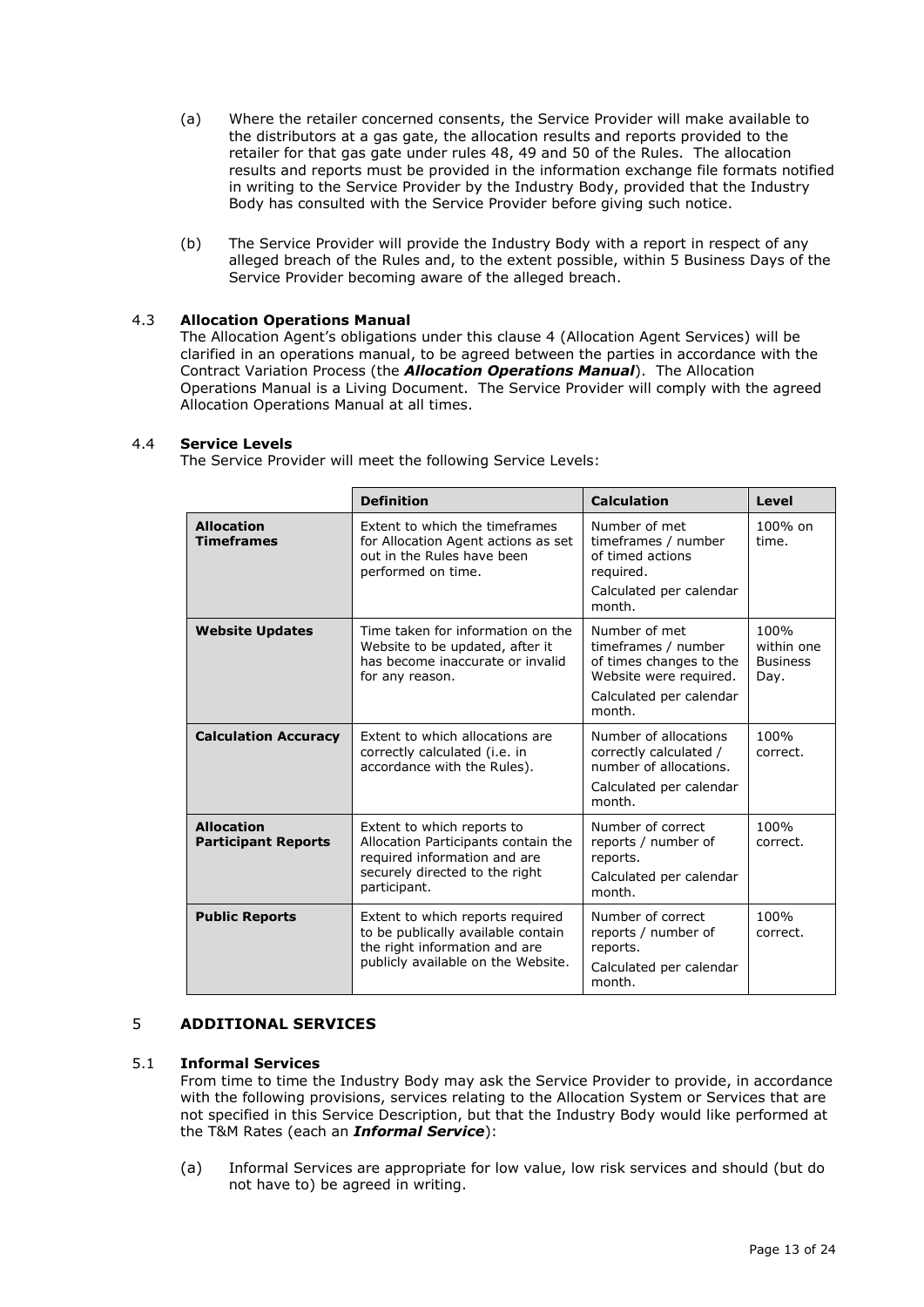- (b) Before providing any Informal Services, the Service Provider will agree an estimate of the Charges with the Industry Body in accordance with clause 8.2 (T&M Charges).
- (c) The Informal Services will be provided on the terms of the Agreement, and otherwise as agreed between the parties.

## <span id="page-13-0"></span>5.2 **Formal Services**

From time to time the Industry Body may ask the Service Provider to provide, in accordance with the following provisions, services relating to the Allocation System or Services that are not specified in this Service Description, but that the Industry Body would like recorded in a statement of work (each a *Formal Service*):

- (a) Each Formal Service will be recorded in a written statement of work (a *SOW*). A SOW may take any form, but must be in writing, signed by both parties, and include:
	- (i) the Services to be provided; and
	- (ii) the Charges payable (which may be on a "time and materials" or "fixed price" basis).
- (b) If required by the Industry Body, the content of any SOW will be determined in accordance with the Contract Variation Process.
- (c) Until both parties have signed a SOW for a Formal Service, the Service Provider will not commence the Formal Service and the Industry Body is under no obligation to proceed with the Formal Service or pay any Charges in relation to the Formal Service. Once a SOW has been signed by the parties, the SOW will be deemed to be part of the Agreement.
- (d) The SOW will have a level of priority with the rest of the Agreement as stated in clause 1.3 (Order of Priority) of the General Terms. No standard form agreement of the Service Provider will form part of any SOW, even if the SOW purports to incorporate one.

## <span id="page-13-1"></span>6 **FUTURE SERVICES**

Under the Contract Variation Process, the parties may negotiate future Services with the features specified in the following table. The Service Provider acknowledges it would be unreasonable for it to refuse to accept any Variation Request or sign any Contract Variation for a future Service with those features.

| <b>Future Service</b>             | <b>Features</b>                                                                                                                                                                                                                                                                                                                                                                                                                                                                                                                                  |
|-----------------------------------|--------------------------------------------------------------------------------------------------------------------------------------------------------------------------------------------------------------------------------------------------------------------------------------------------------------------------------------------------------------------------------------------------------------------------------------------------------------------------------------------------------------------------------------------------|
| Additional<br><b>Applications</b> | The Industry Body may (if technically possible) require new functionality for the<br>Allocation System to be developed in a distinct application or applications, rather<br>than as part of the Application or Website. All Intellectual Property developed by<br>the Service Provider under the Agreement in any such distinct application will be<br>owned by the Industry Body. Otherwise, the Agreement would be amended so it<br>has the same effect it would have had the distinct application been part of the<br>Application or Website. |

## <span id="page-13-2"></span>7 **SERVICE MANAGEMENT**

This clause 7 (Service Management) describes Services that support the other Services under this Service Description.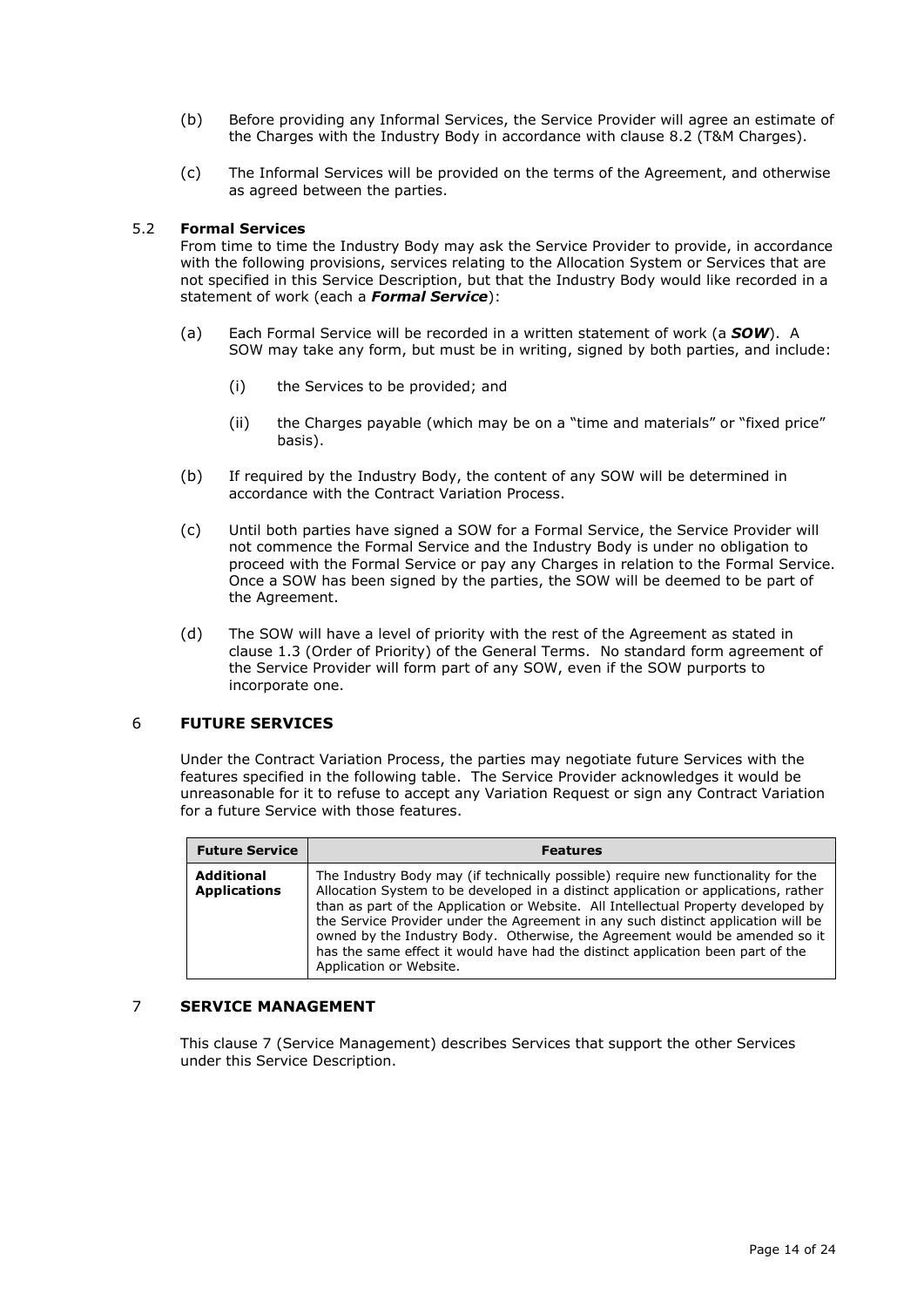# <span id="page-14-0"></span>7.1 **Governance**

The Services will be governed in accordance with the following model. Either party may change its governance appointees on written notice to the other party.



The Service Provider will:

(a) meet with the Industry Body in relation to the Services as reasonably required by the Industry Body from time to time, including the following meetings:

| <b>Meeting</b>                                        | Frequency / Agenda                                                                                                                                                                                                            | <b>Attendees</b>                                                                                                                                                                                                                                   |
|-------------------------------------------------------|-------------------------------------------------------------------------------------------------------------------------------------------------------------------------------------------------------------------------------|----------------------------------------------------------------------------------------------------------------------------------------------------------------------------------------------------------------------------------------------------|
| Annual<br><b>Meeting</b>                              | No more than 20 Business Days after each Financial<br>Year (convened by the Service Provider).<br>Relationship Objectives.<br>(a)<br>(b)<br>Year in Review.<br>Future Influences.<br>(c) —<br>(e)<br>Agreed Actions.          | The Industry<br>Body's General<br>Manager<br>Operations,<br>Adviser/Senior<br>Adviser and<br>invitees.<br>The Service<br>Provider's Gas<br>Markets Manager,<br>Gas Market<br>Analyst and<br>invitees (eg<br>Commercial and<br>Finance<br>Manager). |
| <b>Monthly</b><br><b>Operations</b><br><b>Meeting</b> | No more than 10 Business Days after each calendar<br>month or otherwise as agreed by the Industry Body<br>(convened by the Service Provider).<br>(a)<br>Activity.<br>(b)<br>Issues.<br>Risks.<br>(c)<br>(d)<br>Agreed Actions | The Industry<br>Body's Adviser/<br>Senior Adviser<br>and invitees.<br>The Service<br>Provider's Gas<br>Markets Manager,<br>Gas Markets<br>Analyst and<br>invitees                                                                                  |

(b) report to the Industry Body in relation to the Services as reasonably required by the Industry Body from time to time, including the following reports:

| <b>Report</b> | <b>Content</b>                                                                                     | Audience /<br><b>Frequency</b>                        |  |
|---------------|----------------------------------------------------------------------------------------------------|-------------------------------------------------------|--|
| <b>Annual</b> | <b>Relationship Objectives</b>                                                                     | The Industry                                          |  |
| <b>Report</b> | A description of the Service Provider's objectives for its<br>relationship with the Industry Body. | Body's Business<br>Owner.                             |  |
|               | <b>Year in Review</b>                                                                              | At least 5                                            |  |
|               | An assessment of the Service Provider's performance<br>over the period, including a summary of:    | <b>Business Days</b><br>before the Annual<br>Meeting. |  |
|               | the Service Provider's key activities under the<br>Agreement;                                      |                                                       |  |
|               | the Service Levels achieved this period, and<br>۰<br>compared with previous periods; and           |                                                       |  |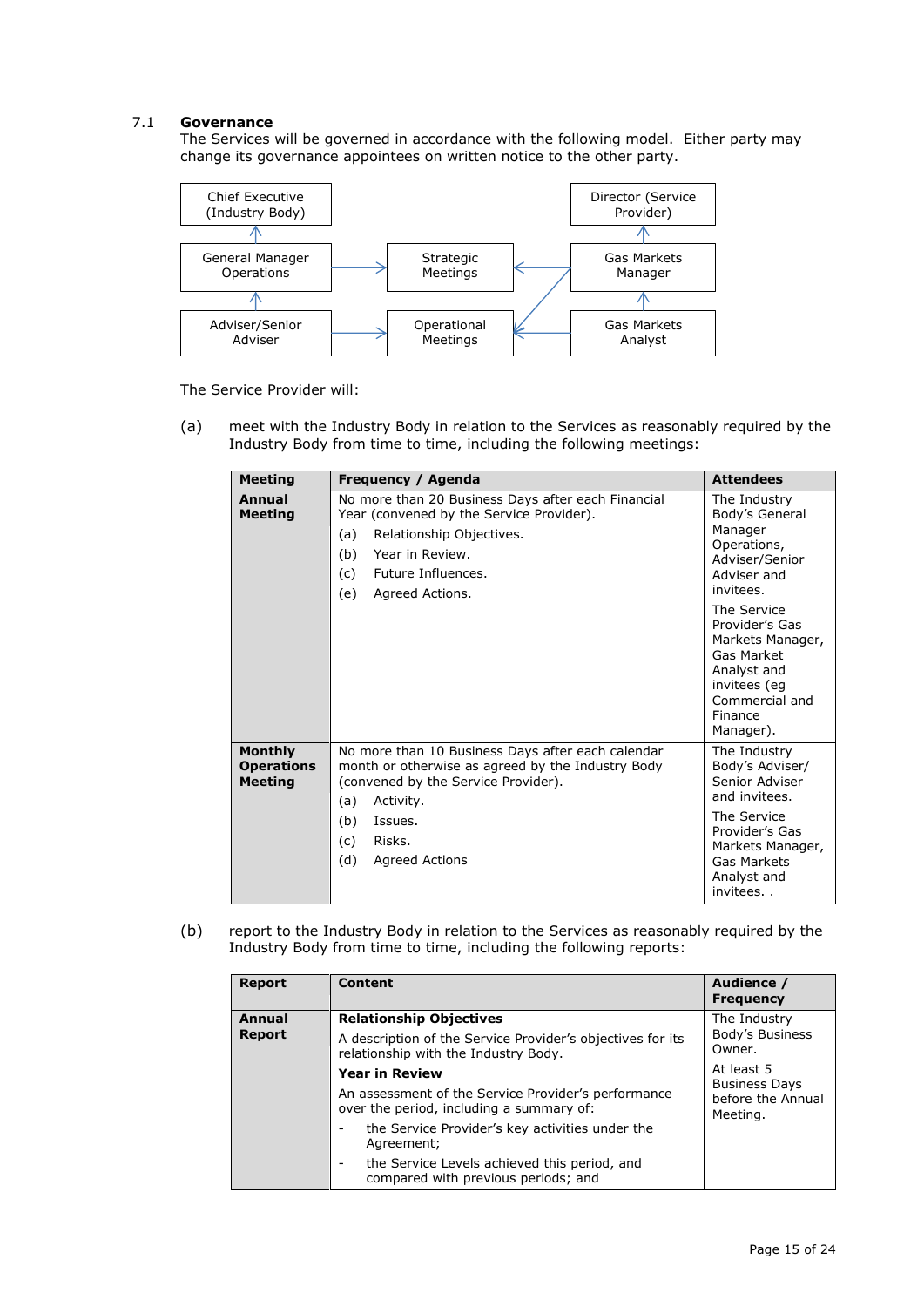| <b>Report</b>                              | Content                                                                                                                                                                                  | Audience /<br><b>Frequency</b>                                                           |
|--------------------------------------------|------------------------------------------------------------------------------------------------------------------------------------------------------------------------------------------|------------------------------------------------------------------------------------------|
|                                            | all breaches of the Agreement by the Service<br>$\overline{\phantom{a}}$<br>Provider, including an explanation for each breach.<br>Details of the Charges over the period, and a summary |                                                                                          |
|                                            | for all previous periods.<br><b>Future Influences</b>                                                                                                                                    |                                                                                          |
|                                            | An assessment of all factors relevant to the Services in                                                                                                                                 |                                                                                          |
|                                            | the next period and beyond, including issues, risks and<br>opportunities, and whether arising from each party's<br>plans or external factors.                                            |                                                                                          |
|                                            | <b>Recommendations</b>                                                                                                                                                                   |                                                                                          |
|                                            | Any suggested actions for either party, including any<br>suggested amendments to the Agreement or the Rules.                                                                             |                                                                                          |
| <b>Monthly</b>                             | <b>Service Levels</b>                                                                                                                                                                    | The Industry                                                                             |
| <b>Operations</b><br><b>Report</b>         | Service Level achievement in the period, and trends<br>across all periods.                                                                                                               | Body's Service<br>Contact.                                                               |
|                                            | <b>Operations</b>                                                                                                                                                                        | At least 1<br><b>Business Day</b>                                                        |
|                                            | (a) System threshold breaches during the period.                                                                                                                                         | before each                                                                              |
|                                            | (b) Changes that occurred during the period, with a<br>focus on highlights and issues encountered.                                                                                       | Operational<br>Meeting.                                                                  |
|                                            | (c) Changes planned over the next 12 months.                                                                                                                                             |                                                                                          |
|                                            | (d) Status of all incomplete Changes.                                                                                                                                                    |                                                                                          |
|                                            | (e) Assessment of all issues and risks affecting the<br>Allocation System or Services.                                                                                                   |                                                                                          |
|                                            | For the periods and on a summary basis for all<br>(f)<br>previous periods:                                                                                                               |                                                                                          |
|                                            | number of security related Incidents during<br>the period                                                                                                                                |                                                                                          |
|                                            | number of security patches not implemented<br>at the end of the period                                                                                                                   |                                                                                          |
|                                            | <b>Service Desk</b>                                                                                                                                                                      |                                                                                          |
|                                            | For the period by Priority Level, and on a summary basis<br>for all previous periods:                                                                                                    |                                                                                          |
|                                            | (a) number of new Incidents/Service Requests.                                                                                                                                            |                                                                                          |
|                                            | (b) number of Incidents/Service Requests remaining<br>open at the end of the period                                                                                                      |                                                                                          |
|                                            | number of Incidents/Service Requests escalated<br>(c)<br>beyond the Service Desk.                                                                                                        |                                                                                          |
|                                            | (d) number and % of Incidents/Service Requests<br>incorrectly assigned to the Service Desk                                                                                               |                                                                                          |
|                                            | (e) number of Incidents Resolved by the Service Desk<br>without being notified by a User.                                                                                                |                                                                                          |
| <b>Contract</b><br><b>Breach</b><br>Report | A report in respect of any breach by the Service Provider<br>of its obligations under the Agreement.                                                                                     | Within 2 Business<br>Days of the<br>Service Provider<br>becoming aware<br>of that breach |

# <span id="page-15-0"></span>7.2 **Operational Documents**

The Service Provider will:

- (a) maintain the following documents:
	- (i) **User and Administrator Guide.** A guide for Allocation Participants and the Industry Body to enable effective interaction with the Allocation Agent, the Allocation System and the Website, in regard to provision of required information, identifying and dealing with faults and problems, and using any other Services available to Users.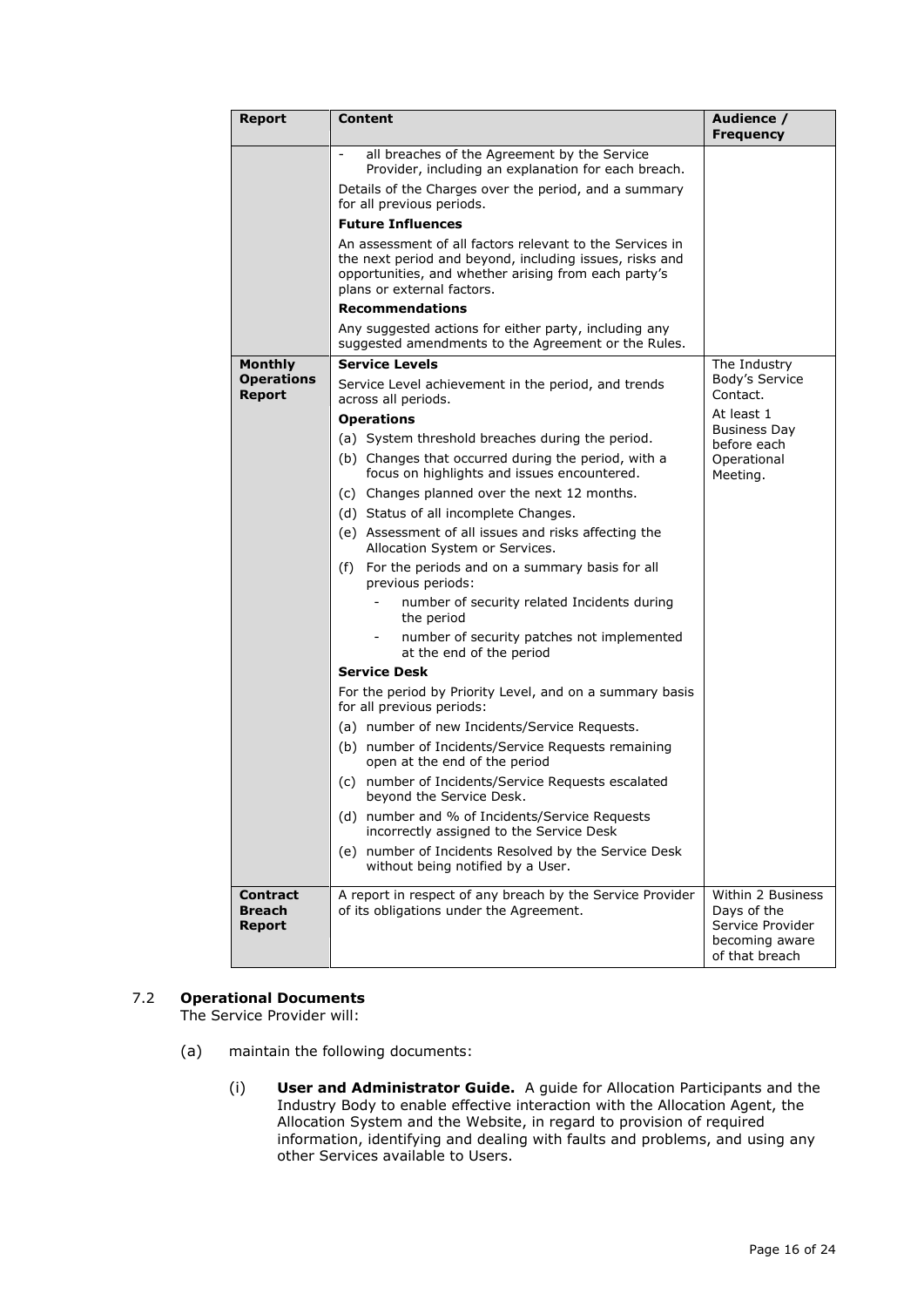- (ii) **Training Materials.** Materials to support the training of Users in how to use the Allocation System, which are of a standard that could reasonably be expected to facilitate the required training and assist attending trainees in retaining what they have learnt.
- (iii) **Operations Manual.** A guide to the Service Provider's Personnel on how to perform the Services.

The Industry Body will procure that initial versions of each document will be provided by NZX to the Service Provider under the Establishment Service Description.

- (b) ensure each document is up to date (modifying them at least annually or whenever significant changes are made to the Allocation System, the Services or the operations requirements set by the Rules), clear, correct, consistent with this Service Description, and contain all relevant information; and
- (c) provide a copy of any such document to the Industry Body, promptly on request by the Industry Body from time to time.

## <span id="page-16-0"></span>7.3 **Service Desk**

The Service Provider will:

- (a) provide the Service Desk as the single point of contact for Users to make Service Requests and report Incidents;
- (b) ensure the Service Desk:
	- (i) is available at all times during Business Hours;
	- (ii) provides facilities for the receipt and acknowledgement of Incidents and Service Requests by voice, email and online, as well as other forms of electronic communication agreed by the parties;
	- (i) is accountable for:
		- (A) managing the Resolution of all Incidents in accordance with the applicable Service Levels; and
		- (B) the prompt Completion of all Service Requests;
	- (iii) provides management, progress monitoring and reporting of Incidents until Resolved and Service Requests until Completed, confirming Resolution and Completion before they are closed;
	- (iv) logs and categorises all Incidents and Service Requests and captures all relevant information about them; and
	- (v) does not "close" an Incident or Service Request until it has been Resolved or Completed; and
- (c) meet the following Service Levels:

|                                                        | <b>Definition</b>                                                                                                            | <b>Calculation</b>                | Level                                                                                                 |
|--------------------------------------------------------|------------------------------------------------------------------------------------------------------------------------------|-----------------------------------|-------------------------------------------------------------------------------------------------------|
| <b>Service Desk</b><br><b>Response</b><br><b>Times</b> | The elapsed time between a<br>User calling the Service Desk<br>and a Service Desk operator<br>answering that call in person. | Calculated per<br>calendar month. | No complaints<br>from Users or<br>Allocation<br>Participants about<br>Service Desk<br>response times. |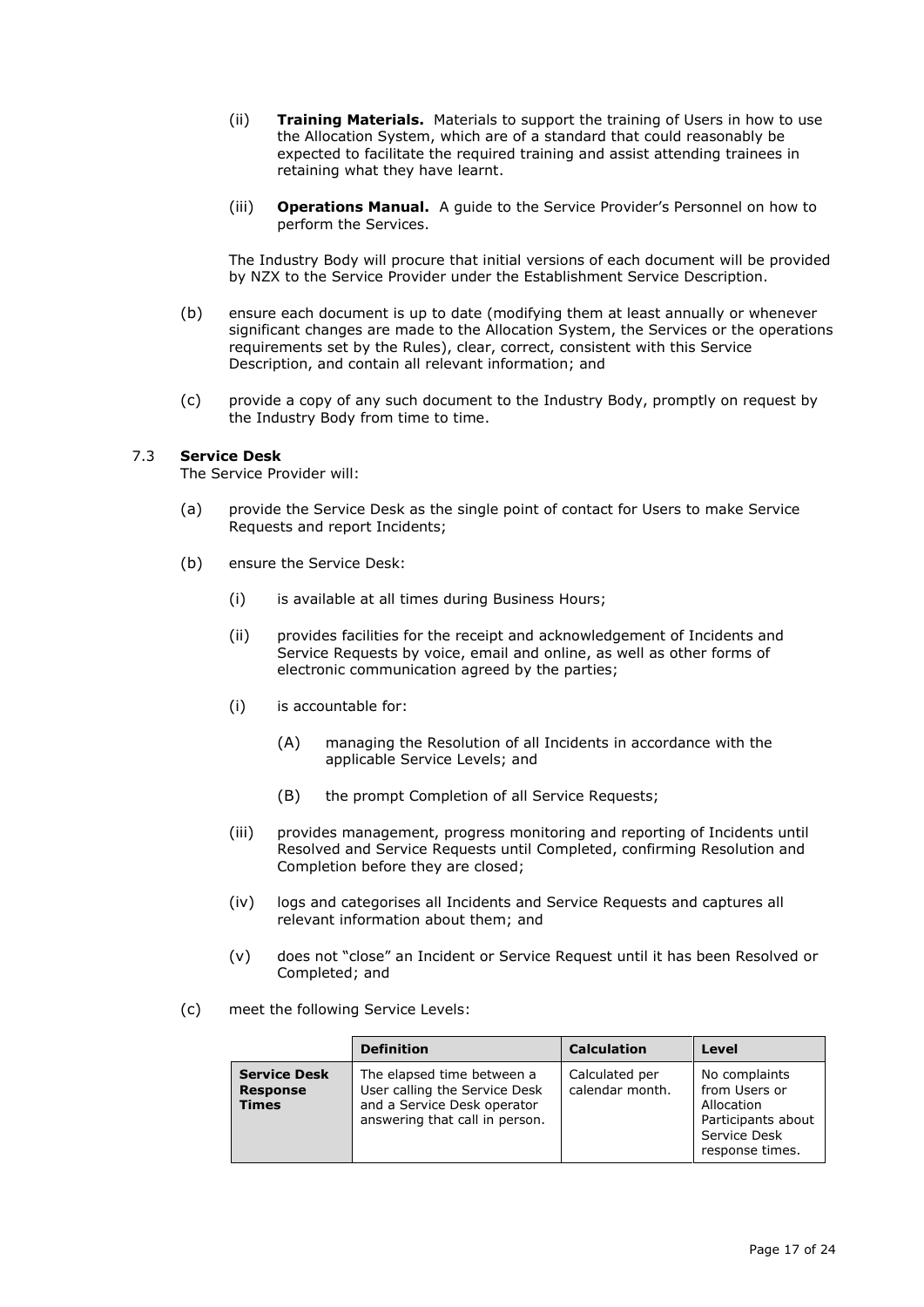# <span id="page-17-0"></span>7.4 **Incident Management**

The Service Provider will manage the Resolution of Incidents in order to restore normal service operation as quickly as possible and minimize any impact on the Allocation System. In particular, the Service Provider will:

- (a) **Event Monitoring.** Provide, maintain, update and administer proactive monitoring services, methodologies and processes on a 24 x 7 basis to facilitate the prevention, identification, and Resolution of Incidents.
- (b) **Incident Initiation.** Initiate its Incident management process and use monitoring tools to generate Incident tickets when:
	- (i) an Incident is detected by the Service Provider;
	- (ii) an Allocation System capacity or performance threshold is exceeded; or
	- (iii) an Incident is logged.
- (c) **Incident Resolution.** Investigate, analyse and Resolve all Incidents and threshold alerts according to the Priority Level of the Incident.
- (d) **Grey Area Analysis.** If it is not immediately apparent whether the Incident is caused by the Allocation System, work with the Industry Body and Allocation Participants to identify the cause of the Incident as reasonably requested by the Industry Body or the Allocation Participant. Costs of Resolution will be apportioned once the Incident has been Resolved. To the extent the Incident was not within the Allocation System, the Service Provider may charge the Industry Body the Service Provider's reasonable costs of meeting the Industry Body's or the Allocation Participant's requests for assistance.
- (e) **Workarounds.** Provide Workarounds as appropriate. If the Service Provider implements a Workaround to Resolve an Incident it will, promptly following implementation of the Workaround, implement a Final Resolution for the Incident.

## (f) **Information.**

- (i) ensure all detected and reported Incidents are logged and classified, including the identification of any relevant configuration information, as appropriate;
- (ii) update all information in relation to each Incident and its Resolution in a timely manner;
- (iii) not close an Incident until it has been Resolved;
- (iv) ensure that, when an Incident is closed, appropriate standard Resolution data is recorded against the Incident record; and
- (v) provide the Industry Body with such information as it requests from time to time.

## (g) **P1 Incidents.**

- (i) provide hourly updates to the Industry Body for the duration of any P1 Incident. The updates will advise of the status of the investigation into the Incident, and the expected time for restoration of service, so that the Industry Body can advise Allocation Participants.
- (ii) 5 Business Days after the Resolution of a P1 Incident, provide the Industry Body with a report outlining detailed remedial strategies and a detailed written plan setting out how the Service Provider intends to prevent further like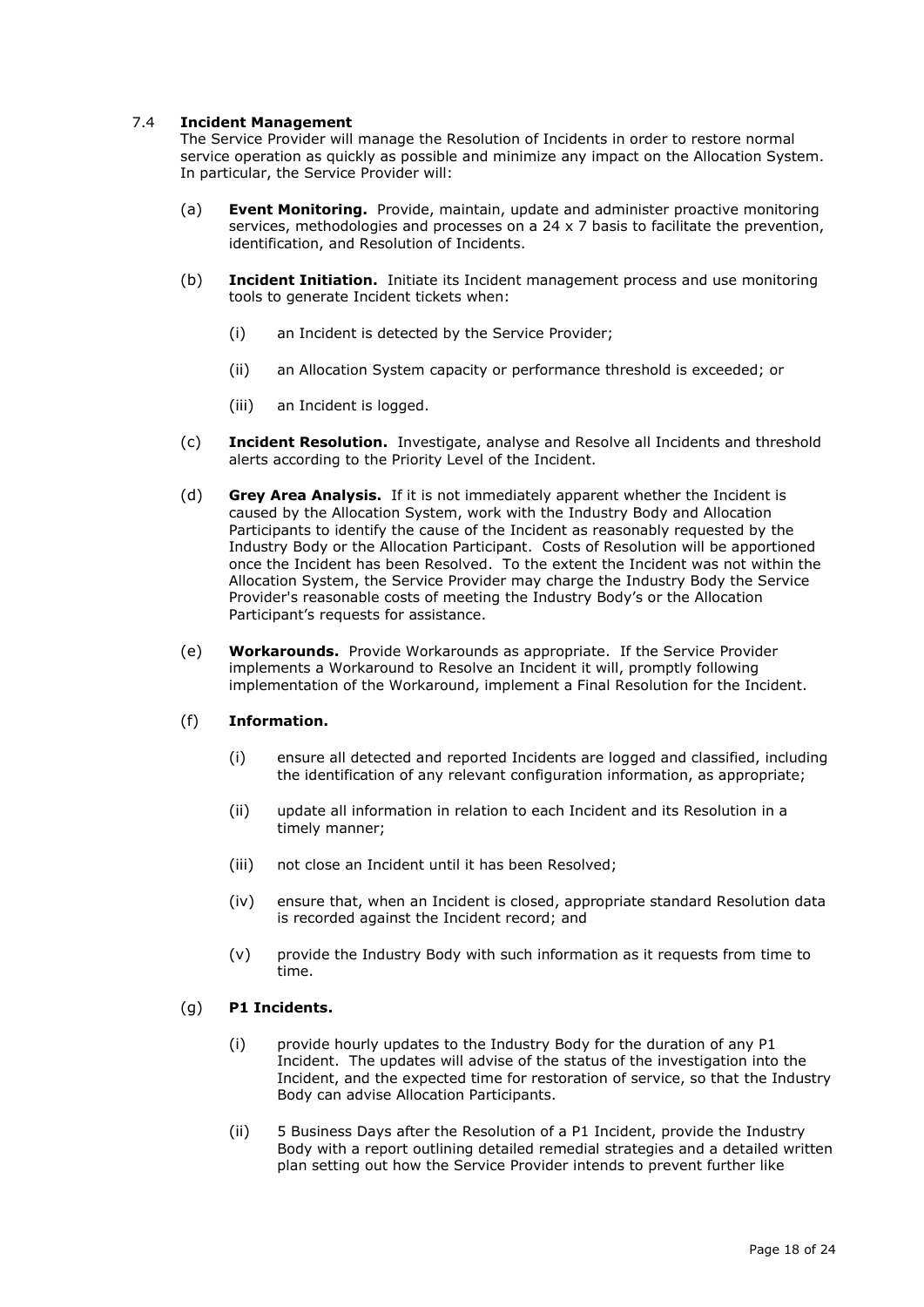occurrences and the timeframes for each step involved (a *Resolution Plan*) and seek the Industry Body's approval of that Resolution Plan.

- (A) The Industry Body will not unreasonably withhold approval of any Resolution Plan (with "unreasonable" in this context being determined by reference to the impact of the Incident on Allocation Participants).
- (B) Once a proposed Resolution Plan has been approved by the Industry Body, the Service Provider will promptly:
	- implement the approved Resolution Plan in accordance with its terms; and
	- monitor the effectiveness of the approved Resolution Plan in preventing any further failures to ensure the satisfaction of the relevant Service Level, and report the results to the Industry Body as often as may be reasonably desirable in the circumstances.
- (h) **Escalation.** Promptly escalate if any Incident is not Resolved within the "Time to Resolve" Service Level.

|                                         | <b>Definition</b>                                                                                                                           | <b>Calculation</b>                | Level                                                                                                                     |
|-----------------------------------------|---------------------------------------------------------------------------------------------------------------------------------------------|-----------------------------------|---------------------------------------------------------------------------------------------------------------------------|
| <b>Response Time</b>                    | The time period within which<br>a User who has reported an<br>Incident is advised of the<br>expected time to resolve the<br>Incident.       | Calculated per<br>calendar month. | No more than:<br>P1 - 1 Business Hour<br>$P2 - 4$ Business<br>Hours<br>$P3 - 8$ Business<br>Hours<br>P4 - 2 Business Days |
| <b>Target</b><br><b>Resolution Time</b> | Time from a when an<br>Incident is logged in the<br>Service Provider's Service<br>Management System to<br>when the Incident is<br>Resolved. | Calculated per<br>calendar month. | No more than:<br>$P1 - 5$ Business<br>Hours<br>P2 - 1 Business Day<br>P3 - 5 Business Days<br>P4 - 10 Business<br>Days    |

(i) **Service Levels.** Meet the following Service Levels:

## <span id="page-18-0"></span>7.5 **Change Management**

The Service Provider will use standardised methods and procedures for efficient and prompt handling of all Changes, in order to minimise the number and impact of any related Incidents. In particular, the Service Provider will:

- (a) develop, document, and maintain procedures for recording, tracking and escalating Change;
- (b) implement Change, including planning, co-ordinating, testing, implementing, managing and monitoring, in accordance with those procedures;
- (c) provide post-Change implementation review and reporting, where requested by the Industry Body, including such information as the Industry Body reasonably requires to determine if a Change has been successful;
- (d) implement all updates to software in the Allocation System or used to provide or support the Services;
- (e) for each Change, promptly update its asset and configuration management system and all relevant operational documentation with details of the Change; and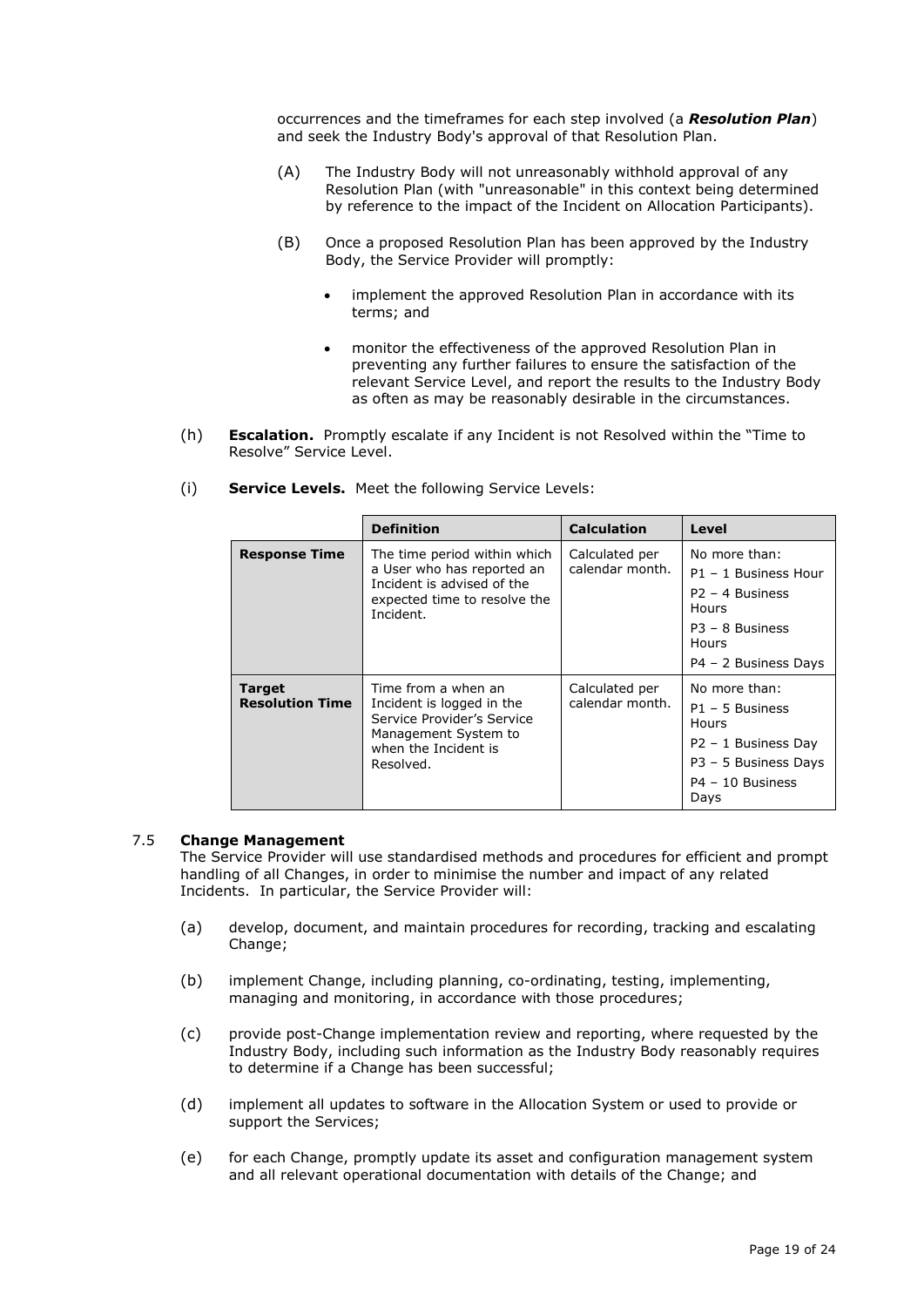- (f) manage the authorisation and notification of all planned Change.
- (g) where reasonably possible, give the Industry Body and Allocation Participants at least 5 Business Days' notice of all planned outages.

## <span id="page-19-0"></span>7.6 **Security Management**

The Service Provider must maintain systems and processes to ensure the security of the Allocation System and all Application Data and back-ups of the Application Data. This Service does not limit the Service Provider's other obligations regarding confidentiality, availability or integrity set out elsewhere in the Agreement. In particular, the Service Provider will:

- (a) unless specifically authorised in writing by the Industry Body:
	- (i) not modify any Application Data or back-ups of the Application Data; and
	- (ii) not destroy any Application Data or back-ups of the Application Data.
- (b) store, backup and archive the Application Data in accordance with Good Practice and in a manner which reasonably ensures their continued confidentiality, integrity and availability.
- (c) maintain systems and processes to identify, contain, eradicate and recover from network based security threats and events. The types of security threat include:
	- (i) malware;
	- (ii) denial of service;
	- (iii) inappropriate usage; and
	- (iv) unauthorised access.
- (d) establish a security Incident response, escalation and reporting security standard, setting out the action to be taken on receipt of a report of a security breach event. This includes:
	- (i) liaising with the Industry Body's security representative to manage and mitigate security threats;
	- (ii) notifying the Industry Body immediately upon becoming aware of any potential, threatened or actual misuse or unauthorised disclosure of or access to Application Data or back-ups of the Application Data; and
	- (iii) co-operating with the Industry Body in preventing or limiting any such misuse or unauthorised disclosure or access.
- (e) if the Service Provider becomes aware or suspects that any unauthorised person has obtained, attempted to obtain, or may obtain access to the Allocation System or any Application Data or back-up of the Application Data or has used or attempted to use the Allocation System or any Application Data or back-up of the Application Data for purposes not authorised or permitted by the terms of the Agreement:
	- (i) the Service Provider will take such steps as are available to it to identify that unauthorised person and to comply with the Industry Body's and the relevant Allocation Participant's directions; and
	- (ii) the Service Provider will, after consultation with the Industry Body and relevant Allocation Participant, make such changes to its operations that are necessary to prevent, as far as is practicable, the occurrence of the same or similar breaches of security in the future.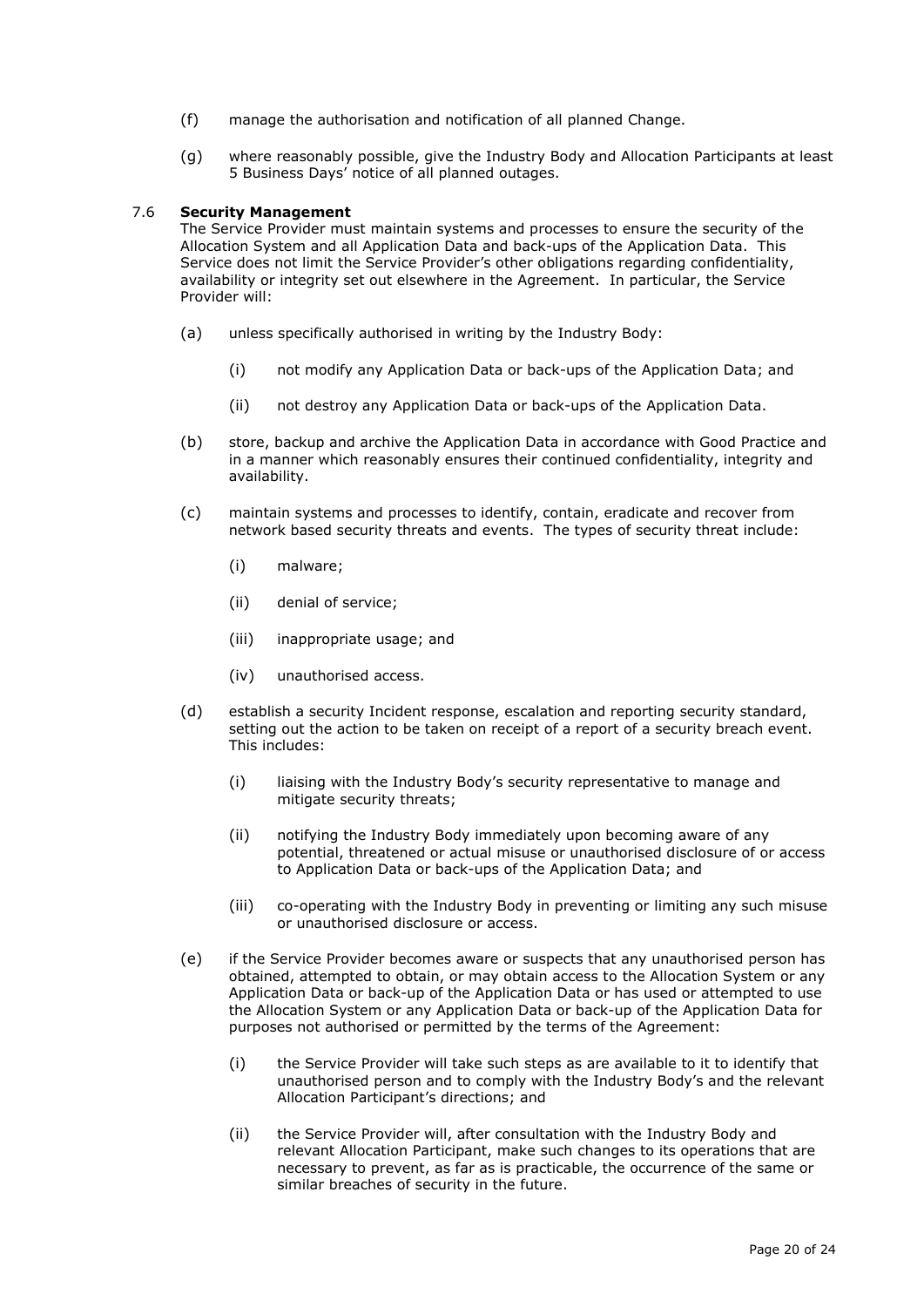# <span id="page-20-0"></span>7.7 **Service Level Management**

The Service Provider will:

- (a) implement appropriate measurement, monitoring and management tools and procedures designed to enable it to:
	- (i) measure and report on the Service Levels;
	- (ii) detect and prevent any potential failure to meet the Service Levels; and
	- (iii) minimise and promptly rectify the impact of any failure to meet the Service Level;
- (b) not be responsible for any Service Level failure to the extent the Service Provider can demonstrate the failure:
	- (i) occurred during the Agreed Maintenance Window as a result of the maintenance planned for that Agreed Maintenance Window; or
	- (ii) is excused under clause 14 (Force Majeure) of the General Terms.
- (c) continually evaluate its Service Level performance and take all steps reasonably required in order to rectify any under-performance; and
- (d) subject to subclause (b), report Service Level performance in accordance with clause [7.1](#page-14-0) (Governance).

## <span id="page-20-1"></span>7.8 **Service Continuity Management**

The Service Provider will:

- (a) develop a service continuity plan that enables the Service Provider to avoid or minimise the impact on the Services of:
	- (i) any component of the Allocation System; or
	- (ii) any of the Service Provider's Personnel,

failing or becoming unavailable;

- (b) provide the Industry Body with a copy of the plan on request from time to time;
- (c) test the plan at least annually, review the results of the test and provide the Industry Body with a test review report;
- (d) update the plan as reasonably required and at least annually, including as a result of testing;
- (e) implement the plan in accordance with its terms.

## <span id="page-20-2"></span>8 **CHARGES**

#### <span id="page-20-3"></span>8.1 **Monthly Charges**

(a) **Initial Monthly Charges**

\$42,916.67 (plus GST) per month, invoiced monthly in advance from the Go Live Date.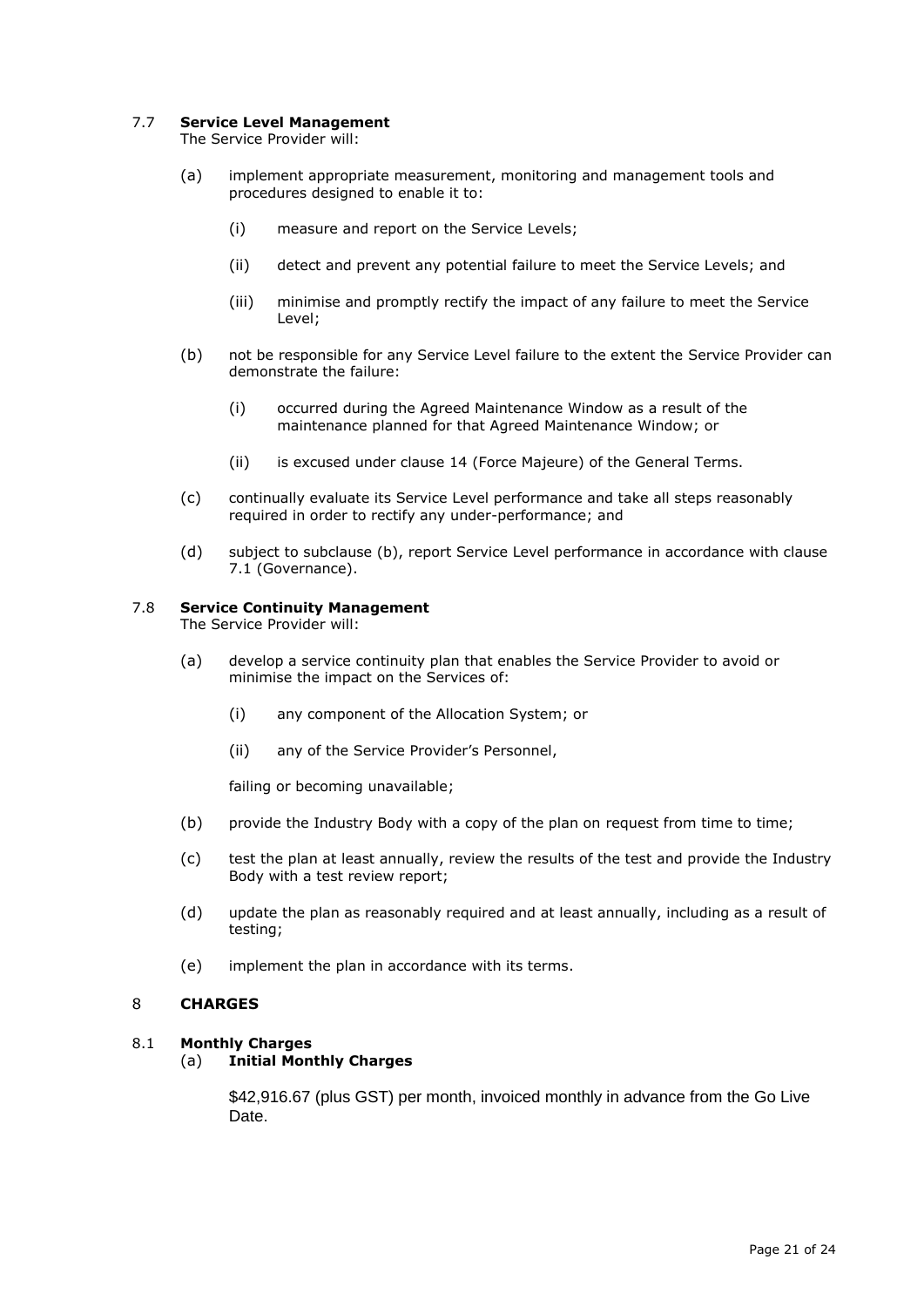# (b) **Adjusting the Monthly Charges**

- (i) **Reasonable Profit.** The Monthly Charges may only be adjusted in accordance with this subclause to ensure that the Monthly Charges continue to provide the Service Provider with a reasonable, but not excessive, profit from providing those Services that relate to the Monthly Charges, taking into account only the following (a *Reasonable Profit*):
	- (A) Any change, for any reason, in the Services and/or the Service Provider's costs; and
	- (B) The need for each of the Services to remain competitive against the best price available for similar services provided in New Zealand (whether provided separately or together with other services).

To avoid doubt, the Monthly Charges may be reduced under this subclause.

- (ii) **Material Rule Change.** Adjustments to the Monthly Charges may only be requested under paragraph (iii) below if a change, or accumulation of changes, to the Applicable Gas Governance Arrangements after the Commencement Date has had, or will have, a material effect on the Service Provider's costs of providing the Services (a *Material Rule Change*).
- (iii) **Adjustment Requests.** Where there has been a Material Rule Change, either party may request an adjustment to the Monthly Charges by providing written notice of the request to the other party (each an *Adjustment Request*), provided that:
	- (A) all Adjustment Requests resulting from a Material Rule Change must be given within 3 months after that change (or the last such change where there has been an accumulation of them); and
	- (B) each Adjustment Request must describe:
		- the Material Rule Change which is the subject of the Adjustment Request;
		- the proposed variation(s) to the Monthly Charges that will provide a Reasonable Profit, together with reasonable information supporting the proposed variation(s) including, in the case of the Service Provider, the information required under paragraph (vi) below; and
		- the proposed date(s) on which the variation should take effect.
	- (C) all variations to the Monthly Charges that result from a Material Rule Change, will have effect as and when required to give effect to a Reasonable Profit but no earlier than when the applicable Adjustment Request was made.
- (iv) **Initial Response.** Within 20 Business Days of receiving an Adjustment Request, the party receiving the request (the *Recipient*) will respond to the party that made the request with a written notice advising whether the Recipient agrees to the request. If the Recipient agrees in that notice, the Monthly Charges will be varied as set out in the Adjustment Request.
- (v) **Final Process.** If the Recipient does not agree to the proposed Adjustment Request (or does not give notice under subparagraph (iv)) the following process will apply:
	- (A) In the first instance the parties shall meet to discuss the matter in good faith to see whether they can agree in writing whether a Material Rule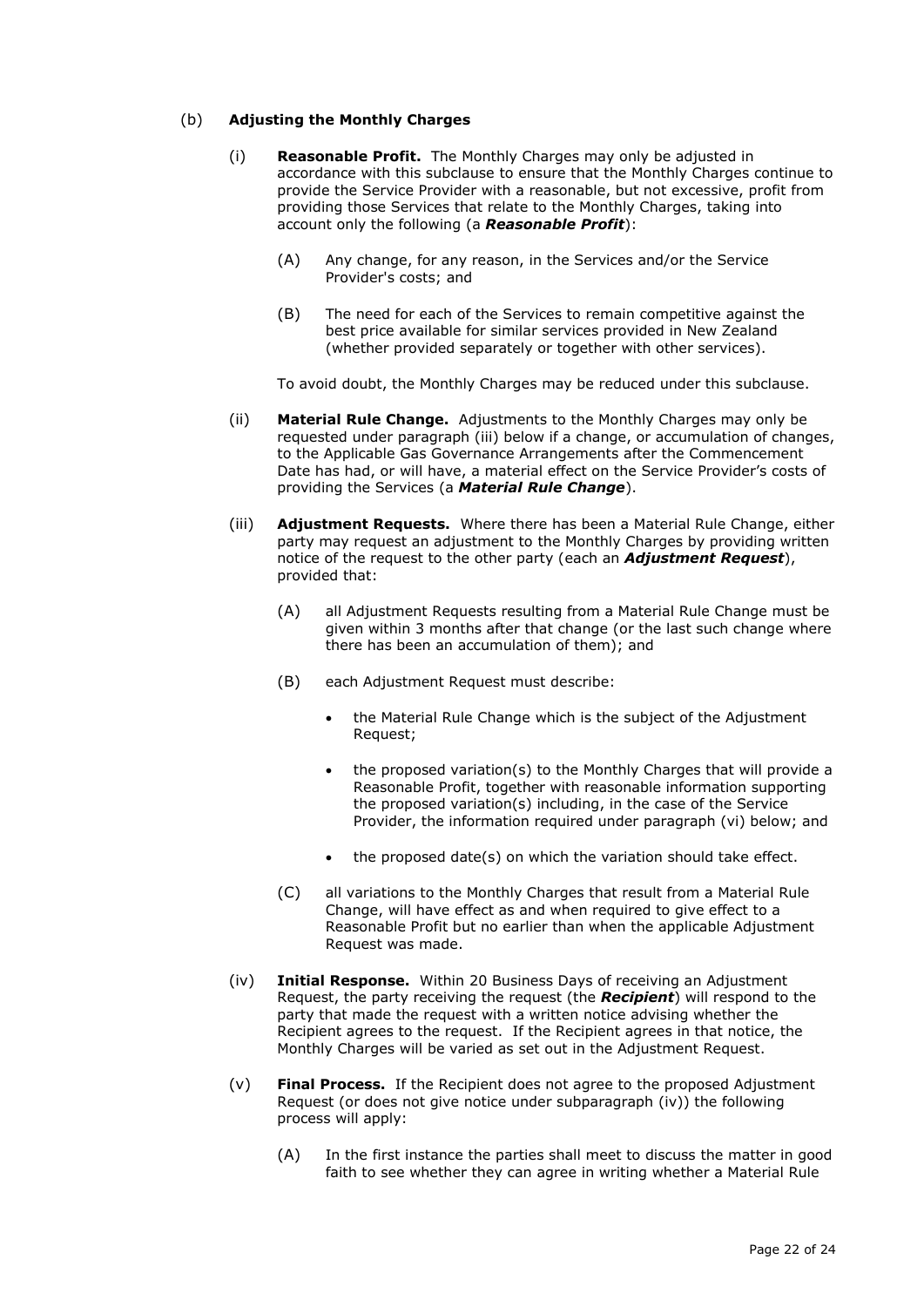Change has occurred and how much the Monthly Charges should be varied.

- (B) If the parties cannot reach agreement within 30 Business Days of receiving the Adjustment Request, the party that gave the Adjustment Request may require the matter to be referred to Expert Determination, provided that the scope of the determination will solely be to resolve:
	- whether a Material Rule Change has occurred;
	- the amount (if any) by which the Monthly Charges should be varied to achieve a Reasonable Profit; and
	- the date on which the Monthly Charges should take effect,

provided that, if the parties have agreed any of the matters above, the scope of the determination will be limited to the matters that have not been agreed.

- (vi) **Profit Information.** So that the Industry Body can assess the extent to which the Service Provider is obtaining a Reasonable Profit, the Service Provider will provide the Industry Body with sufficient information to enable the Industry Body to be made aware of all of the Service Provider's actual costs, expenses and profits in providing each element of the Services to the Industry Body during the relevant period, including:
	- (A) all capital expenditure incurred by the Service Provider in providing the Services; and
	- (B) the actual operating expenditure incurred by the Service Provider in connection with the provision of the Services, including an analysis of all costs of staff, labour, consumables, subcontracted services, interest and overhead,

with all such information to be disaggregated by Service element and provided with each Adjustment Request from the Service Provider and otherwise within 20 Business Days following receipt of the Industry Body's written notice requiring the information.

## <span id="page-22-0"></span>8.2 **T&M Charges**

(a) **Initial T&M Rates.** Where this Service Description allows the Service Provider to charge on a time basis, it will charge the time at no more than the applicable rate(s) below (the *T&M Rates*).

| Grade                     | T&M Rate (plus GST) |
|---------------------------|---------------------|
| Developer                 | \$165 per hour      |
| Database Administrator    | \$180 per hour      |
| IT technical support      | \$175 per hour      |
| <b>Operations Manager</b> | \$200 per hour      |
| <b>Business Analyst</b>   | \$130 per hour      |
| <b>Test Analyst</b>       | \$120 per hour      |
| Project Manager           | \$165 per hour      |

(b) **Estimates.** Except in emergencies, or where the Industry Body explicitly instructs the Service Provider to proceed without an estimate, the Service Provider will: